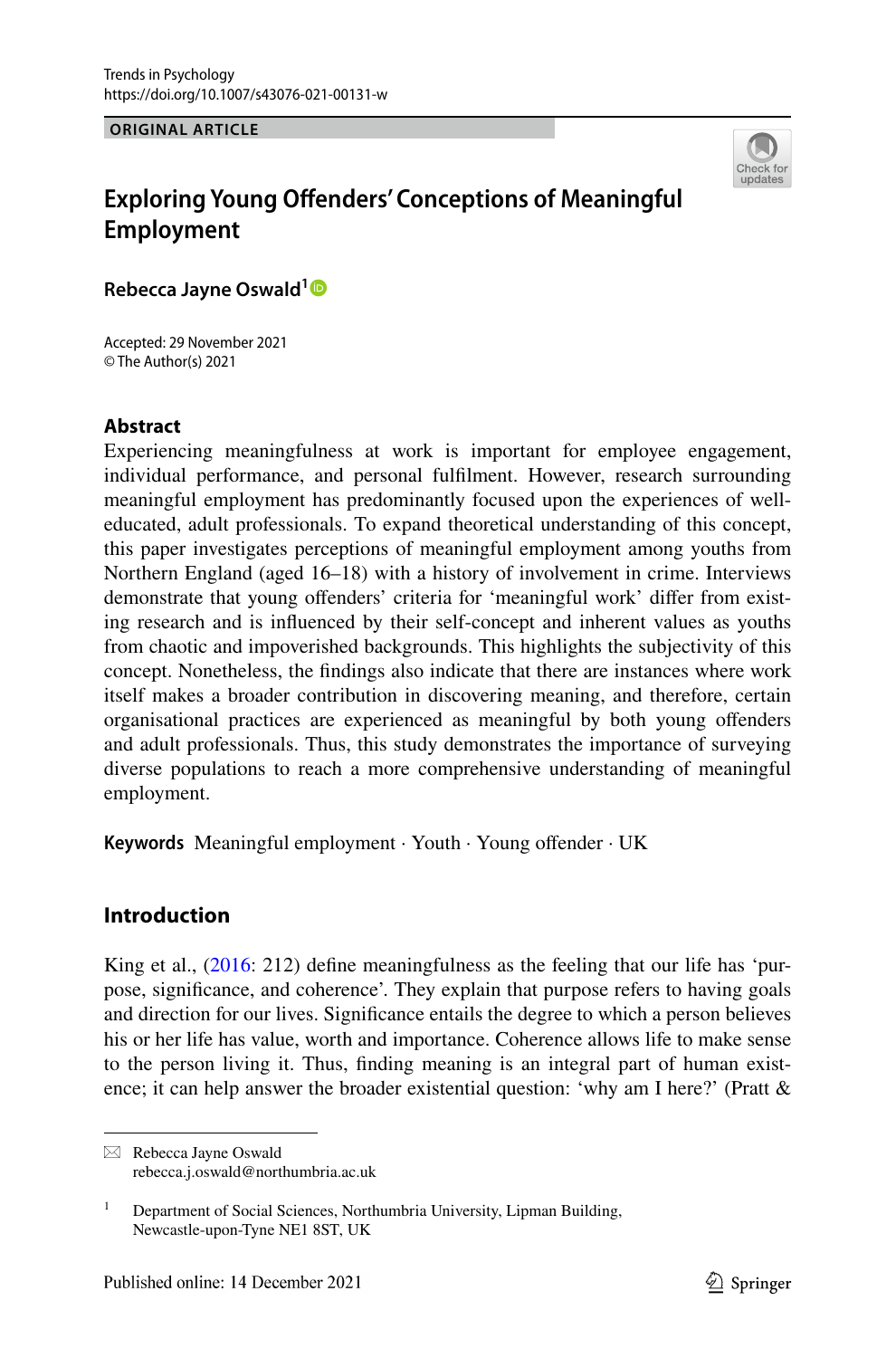Ashforth, [2003](#page-23-0)). Scholarship across a range of disciplines—such as sociology, psychology and philosophy—details the value of 'meaningful work'. Engaging in meaningful employment is important for individual employees, as experiencing meaning is essential for healthy psychological functioning and human fourishing (Frankl, [1992](#page-22-1); Routledge et al., [2011;](#page-23-1) Ryf & Singer, [1998](#page-23-2)). Meaningful employment is also important for employers, due to its positive efects upon employee engagement and productivity (Christian et al., [2011](#page-21-0); Humphrey et al., [2007;](#page-22-2) Nikolova & Cnossen, [2020](#page-23-3)). There are several organisational practices typically associated with experiences of meaningfulness. Employees describe employment which has transcendent benefts, has opportunities for personal achievement and learning, provides interesting work tasks, allows for self-determined working and promotes social bonds amongst co-workers, as meaningful. However, meaningful employment literature predominantly focuses upon the experiences of well-educated professionals. Children and adolescents' understandings of meaningful employment have also rarely been explored.

Therefore, this article extends the research surrounding meaningful employment by investigating conceptions of meaningful work with a very diferent population to those previously surveyed: young people from Northern England (aged 16–18) with a history of involvement in crime. The subsequent section provides the background for this paper, outlining the present meaningful employment scholarship in the form of a typology of organisational practices that employees report creating meaning in their work. Following a consideration of the over-representation of well-educated professionals in this scholarship, the paper turns to young ofenders' perceptions of meaningful employment. It describes the methodology used in this study and presents an updated typology of meaningful employment for young ofenders. Finally, it discusses the implications of this typology for present understandings of meaningful employment.

## **Theoretical Background**

## **A Typology of Meaningful Work**

Meaningful employment scholarship details an array of employment practices which employees have stated make work meaningful. In this section, a typology of these organisational practices is presented. Whilst acknowledging that some may overlap, and they may not encompass all the research into meaningful employment, the aim is to categorise the main fndings of the literature in this area.

## **Provides Work with 'Transcendent Benefts'**

Singer [\(1995](#page-23-4)) argues that to fnd meaning, the cause for which individuals work must be a transcendent one: it extends beyond the boundaries of self and 'makes the world a better place to live in'. Indeed, Bailey and Madden ([2015\)](#page-21-1) found that academics, refuse collectors and stonemasons - although from very diferent professions - all described their work as meaningful because of its positive contribution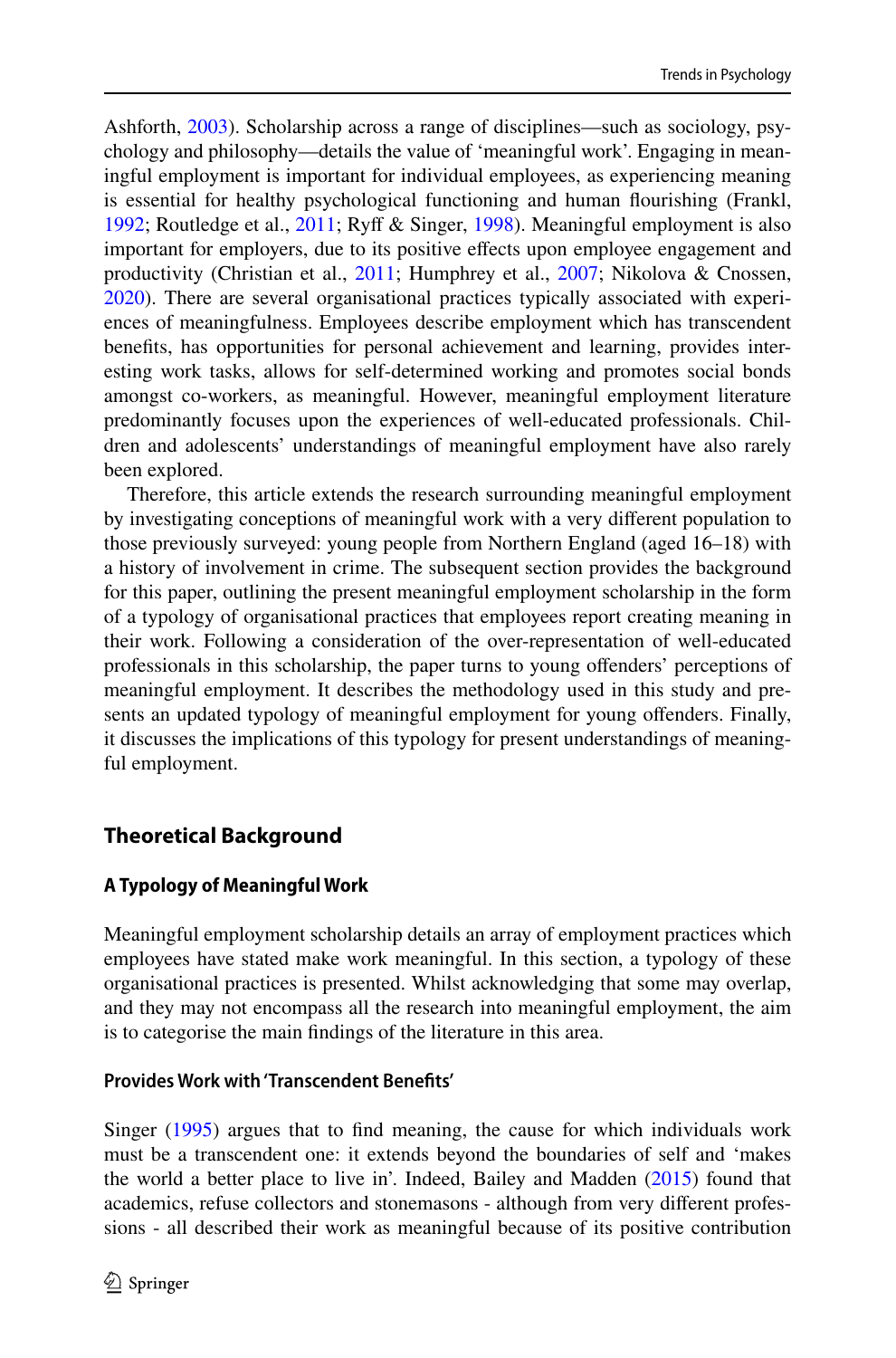towards a greater good and its value for future generations. A number of scholars report that an individual can fnd meaning from even the most mundane work task if they can connect it to a larger, more signifcant, cause (Allan, Dufy & Collison, [2018](#page-21-2); Lips-Wiersma & Morris, [2009\)](#page-22-3), in particular if they have contact with the beneficiaries of their work (Grant et al., [2007;](#page-22-4) Grant, [2008](#page-22-5); Grant & Hoffman, [2011a](#page-22-6); [b\)](#page-22-7). Therefore, work with transcendent benefts elucidates feelings of meaningfulness because it allows the individual to feel that they serve a wider purpose in society. Connecting to something greater than one's self is a key way to create a sense of signifcance in one's life and a greater understanding of why we are here. The literature also mentions that working for a company whose occupational mission is for the greater good may invoke feelings of meaningfulness among workers due to the positive public perceptions of the work they do (Rosso et al., [2010](#page-23-5)). Perceiving that others around you believe you are making valuable societal contributions enhances feelings of meaningfulness.

#### **Provides Opportunities for 'Learning/Skill Development'**

Opportunities for learning and skill development in employment can evoke feelings of meaningfulness. Several studies have found that work is meaningful if it results in personal growth through ongoing learning; there is inherent meaning in success-fully mastering new skills (Allan et al., [2016;](#page-21-3) Bowie, [1998](#page-21-4); Lips-Wiersma & Morris, [2009;](#page-22-3) Steger et al., [2012](#page-23-6)). Developing our abilities boosts self-esteem and promotes feelings of worthiness, which naturally enhances the feeling that our life—and ourselves in it—has signifcance and meaning (Rosso et al., [2010](#page-23-5)). Moreover, if the acquisition of knowledge is something that an individual specifcally values, then undertaking work that can fulfl this will necessarily invoke feelings of meaningfulness (Park & Choi, [2016](#page-23-7)). This is because meaningful employment involves not only work that 'makes meaning' itself, but also work that aligns with already held values (Steger et al., [2012\)](#page-23-6). It means that our work role fts our ideals for what is important in life, which gives that life a greater sense of coherence.

#### **Provides Opportunities for 'Personal Achievement'**

Opportunities for personal achievement at work can also be meaningful. Although related, this is to be distinguished with the two preceding sections. 'Personal achievement' at work does not necessarily involve 'doing good' for others; rather, it is an individual sense of achievement. Moreover, personal achievements do not have to involve learning new skills. Rather, such an organisational practice is largely concerned with job performance and task accomplishment. For example, a common articulation from employees is that a sense of meaningfulness arises when standing back to admire the completion of a piece of work (Bailey & Madden, [2015](#page-21-1); Pratt & Ashforth, [2003\)](#page-23-0). Such positive feelings of achievement at work, as with learning new skills in the previous section, enhances one's sense of worthiness and self-efficacy which can make one's life feel more meaningful (Rosso et al., [2010\)](#page-23-5). Indeed, as Ryan and Deci [\(2000](#page-23-8)) purport, perceiving a sense of 'competence'—that one can efectively perform tasks of varying complexity—is a basic psychological need. An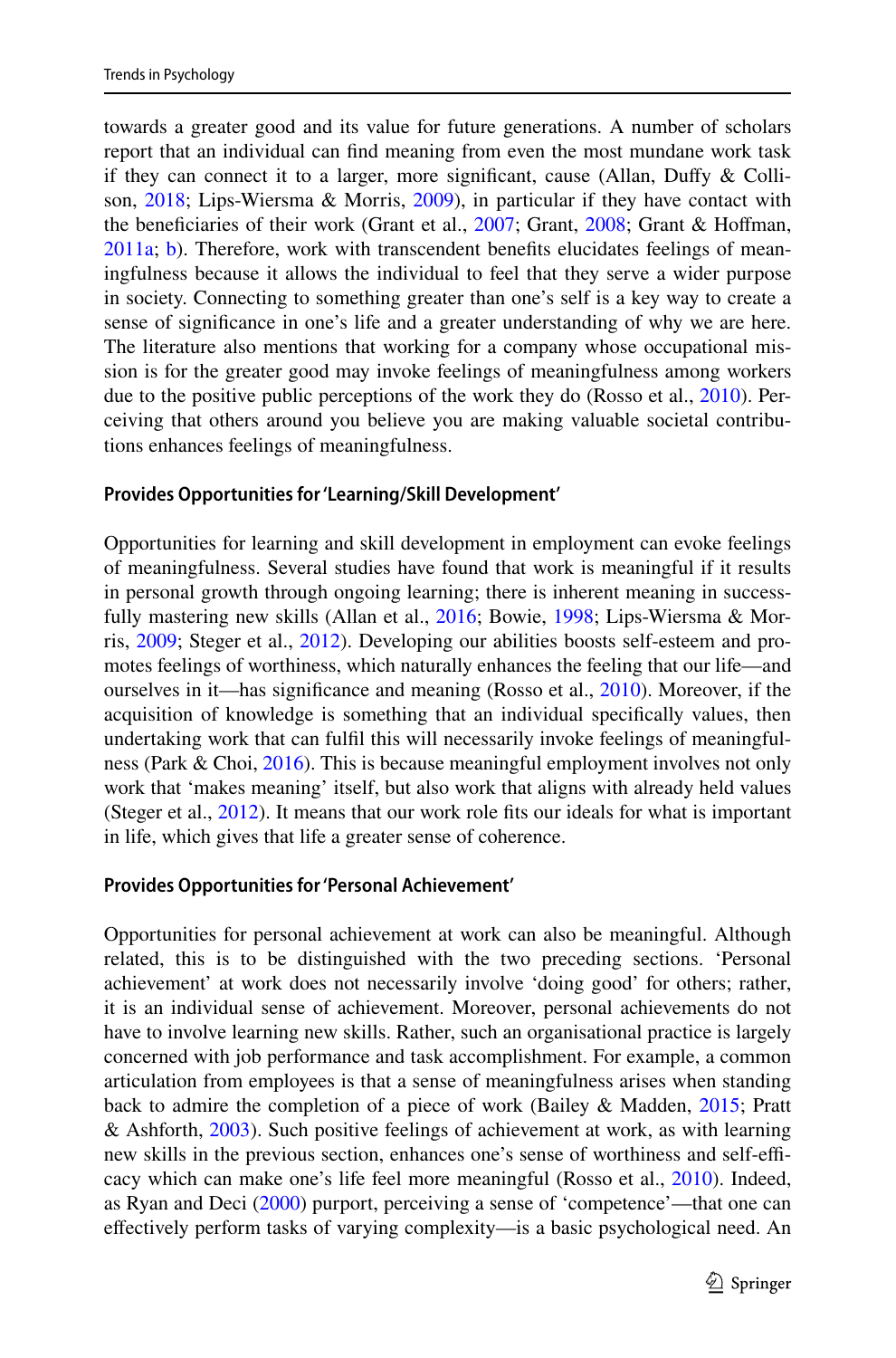important source of competence need fulflment can be feedback and encouragement provided by others who view one's accomplishments positively (Ryan & Deci, [2017](#page-23-9)). Thus, personal achievement at work can affect not only how we feel about ourselves, but also how others view us. As May et al. [\(2004](#page-23-10)) explain, experiences of meaning can be attained through feeling that others view our work performance positively.

## **Provides 'Interesting' Work Tasks**

Rosso et al. ([2010\)](#page-23-5), in their review of meaningful employment research, found that employees who characterised their work as meaningful related this to perceptions of enjoyment or interest in work. Indeed, research consistently demonstrates that individuals fnd employment that involves both task and skill variety meaningful (Fried & Ferris, [1987](#page-22-8); Pratt & Ashforth, [2003;](#page-23-0) Steger et al., [2012](#page-23-6); Veltman, [2015;](#page-24-0) Allan, Duffy & Collison, [2018](#page-21-2)). Interesting work may invoke feelings of meaningfulness because 'interest' is a positive emotion following cognitive appraisal (Silvia, [2006](#page-23-11)). Research demonstrates that experiences of positive emotions and mood can be meaningful (Hicks & King, [2008;](#page-22-9) Hicks, Schengel & King, [2010](#page-22-10); Ward & King, [2016](#page-24-1)).

### **Allows for 'Self‑Determination' When Working**

It has been widely reported that employees fnd jobs that allow for the use of 'selfdetermination' skills—such as self-management, decision-making, problem-solving, initiative and independence—more meaningful (Bowie, [1998](#page-21-4); Carter & Lunsford, [2005](#page-21-5); Bailey & Madden, [2015;](#page-21-1) Allan, Dufy, & Collisson, [2018;](#page-21-2) Nikolova & Cnossen, [2020](#page-23-3)). Supporting this, Lips-Wiersma and Morris [\(2009](#page-22-3)) found that meaningless work is typically associated with working conditions where there is excessive control over the actions of employees. Deci et al. [\(1989](#page-21-6)) explain that self-determined employees can experience feelings of meaningfulness because they have the autonomy to construct their work in a way that it provides meaning for them. Moreover, 'self-determination' theory in psychology purports that human beings are naturally predisposed to seek autonomy in their lives (Ryan & Deci,  $2000$ ). Thus, most individuals will experience work that satisfes this desire for self-determination as meaningful because this is a signifcant value in their lives, which they seek to fulfil (Steger et al., [2012](#page-23-6)).

## **Promotes 'Social Bonds'**

Research demonstrates that employees who have rewarding interpersonal interactions and share values with their co-workers perceive their employment to be more meaningful (Ashforth & Kreiner, [1999;](#page-21-7) Bechky, [2003;](#page-21-8) Grant et al., [2008;](#page-22-11) May et al., [2004;](#page-23-10) Nikolova & Cnossen, [2020\)](#page-23-3). Organisations that create close-knit, family-like dynamics among members of the workforce can promote this, as can those that encourage team-working (Pratt & Ashforth, [2003\)](#page-23-0). In social psychology, scholars explain that a fundamental human need is to experience 'relatedness': the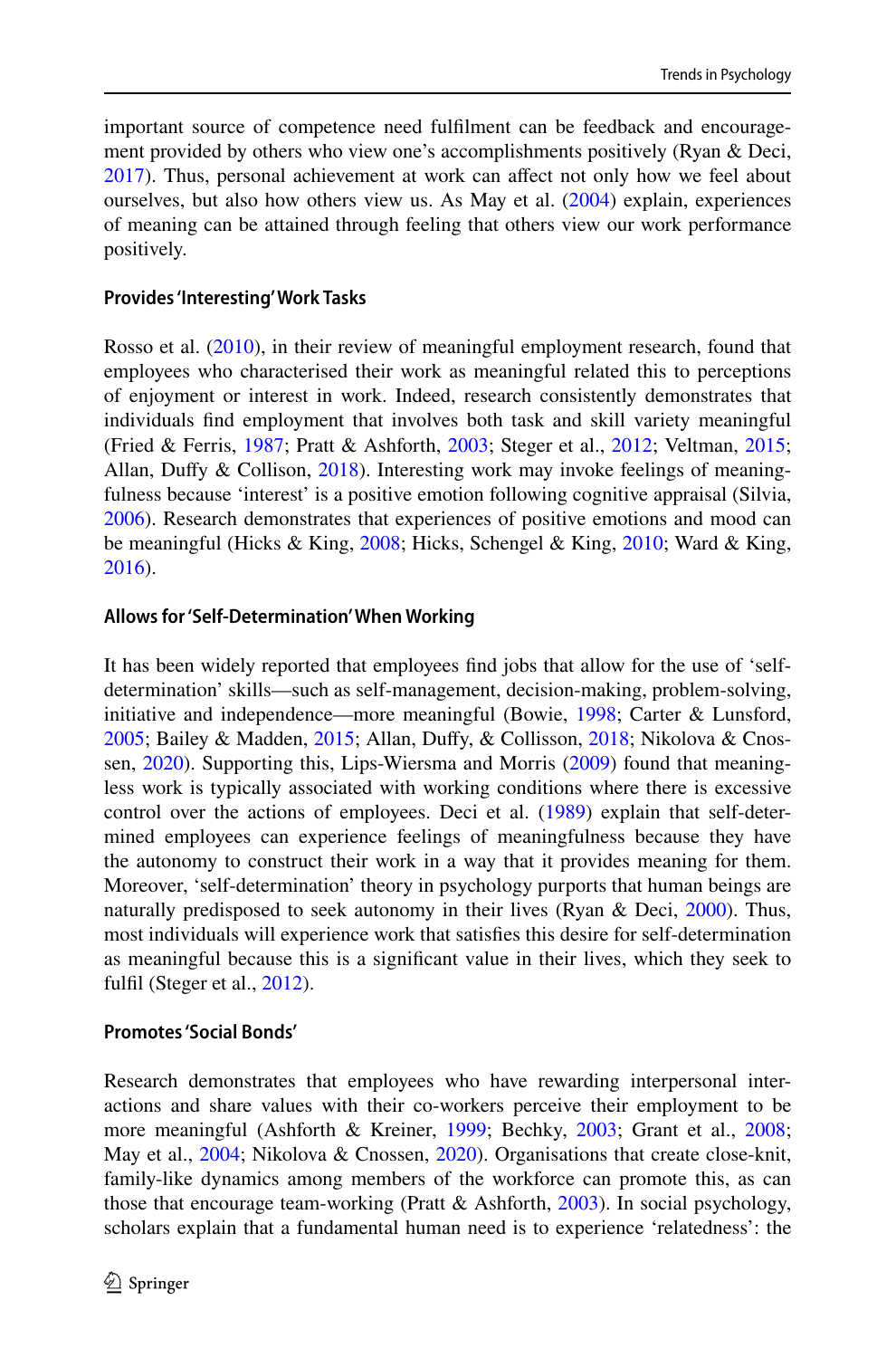development of secure and satisfying connections with others in one's social surroundings (Ryan & Deci, [2000\)](#page-23-8). As explained earlier, employment is meaningful if it aligns with the individual's overarching values (Steger et al., [2012\)](#page-23-6). Therefore, employment that fulfls this desire for relatedness, and allows the individual to feel connected to others, will be meaningful for most.

#### **Participants in Meaningful Employment Studies**

Overall, present scholarship suggests that employment featuring the organisational practices specifed above will generate experiences of meaningfulness for employees. However, this may not apply to the participants in this study. The meaningful employment literature has been dubbed as 'painfully elitist' (Rosso et al., [2010\)](#page-23-5) because it predominantly focuses upon the experiences of middle-class professionals. Indeed, several studies admit that white and highly educated persons are overrepresented in their samples (Allan et al., [2016;](#page-21-3) Lips-Wiersma & Morris, [2009;](#page-22-3) Steger et al., [2012](#page-23-6); Hirschi, [2012](#page-22-12)). Even where lower-status and less-skilled occupations are examined, for example, Bailey and Madden's [\(2015](#page-21-1)) study which included refuse collectors, these have not included employees under the age of 18 or those with a history of persistent offending. The young people in this study are at a considerable distance from the labour market, due to their lack of qualifcations, limited employment history and criminal record. As a result, they may have quite diferent ideas about what constitutes meaningful work. Therefore, this paper explores whether participants fnd the typology of organisational practices specifed above to constitute meaningful employment, and why: what is the source of meaning and is this the same as for adults? It also considers whether there are other organisational practices they consider meaningful. The aim is to test the applicability of existing scholarship to more diverse populations, as well as enhance understanding of what it is to have 'meaningful' employment through in-depth discussions with participants.

## **Methods**

This article is based on data collected (during 2017–2019) for a PhD project involving young people  $(n=23)$  employed by the Green Light<sup>[1](#page-4-0)</sup> (GL) social enterprise. The GL provides those who have been involved with the youth justice system 6 months paid employment, as an opportunity to turn their lives around. Any youths who are or have recently been under the supervision of their local Youth Justice Service, are between the ages of 16 and 18 and are not considered to be high risk of harm, are eligible to be involved in the scheme, though participation is voluntary. At the GL, young people work in small cohort groups—a maximum of fve employees and the supervisor—which aids risk management and mentoring. All the work that the GL youths undertake is outdoors, such as painting, fencing, gardening, dry stone

<span id="page-4-0"></span><sup>&</sup>lt;sup>1</sup> The Green Light (GL) is a pseudonym, as are all names presented in this paper.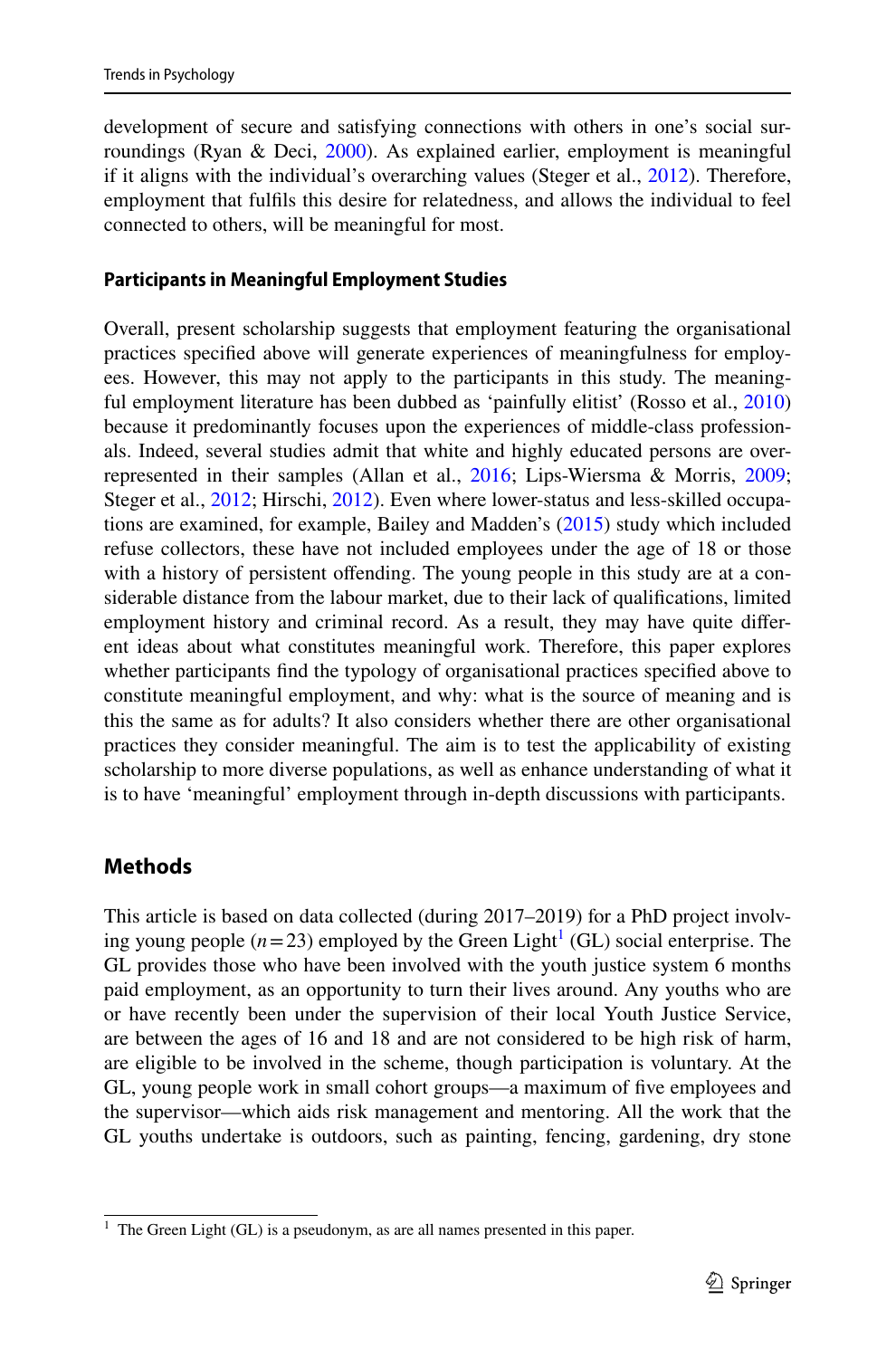walling, food mitigation, and building habitats. Consequently, the GL provided an excellent opportunity to explore meaningful employment with this population, as it exposes youths to a variety of work tasks that they may not have experienced otherwise due to their lack of qualifcations, minimal employment histories and criminal records.

Access to participants was gained through the social enterprise, who acted as a gatekeeper. The GL currently operates in ten locations in the UK. No selection process was made for participants; they were the entire cohort groups for the three GL sites (all Northern England) surveyed for the period of this research. Twenty-two of the young people were male and one was female. One young person was black, two young people were of mixed race and all the others were white. All the employees were between the ages of 16 and 18 when commencing work with the GL. Referring to official records, all the employees had committed multiple offences prior to engaging in the GL, the average was 12. The most frequently committed ofences included criminal damage, burglary, common assault and shoplifting, which the Youth Justice Board grades as mid-serious ofences.

Whilst the number of participants in this study may appear small, and raise potential concerns around the generalisability/utility of the fndings, the number of youths entering the youth justice system in England and Wales is decreasing (Ministry of Justice, [2021\)](#page-23-12). Indeed, the participants of this study still represented approximately 7% of all medium risk, 16–18-year-old service users of the three localities surveyed during the period of this research. Furthermore, having a relatively small number of participants was benefcial in this study. It allowed for repeated contact and relationships to be built with each of the youths. Understanding concepts such as 'meaning' requires more than a surface-level investigation into the social realties and life-worlds of participants. It took time to develop a deep and contextualised understanding of meaningful employment with each individual.

Those who remain in the youth justice system in England and Wales are often the most difcult to rehabilitate and arise from the most dysfunctional and chaotic backgrounds (Taylor, [2016](#page-24-2)). Indeed, this is refected in some of the characteristics of the young participants in this study. Twenty percent of participants were or had been looked after children, compared to only 0.67% of under-18s in England (Department for Education, [2021a\)](#page-21-9). Seventy-three percent of young people had been excluded from school, compared to only 0.1% of all children enrolled in schools in England (Department for Education, [2021b\)](#page-21-10). Where known, 92% of young participants lived with other offenders.

Interviews were the primary source of data for this article. Face-to-face interviews were conducted with young people on their frst week at the GL, 3 months in and on their last week of employment. Interviews were recorded and transcribed; on average, frst-week interviews lasted 10 min, and 3-month and 6-month interviews lasted 30 min. During interviews it was discussed with youths, in a broadly unstructured manner, which organisational practices they deemed to be valuable. The frst-week interviews related these discussions to past involvement in employment (if any) and current experiences of working at the GL. The 3-month and 6-month interviews continued these broad discussions but also focused on what sort of work youths would like in the future and what would be important from this employment.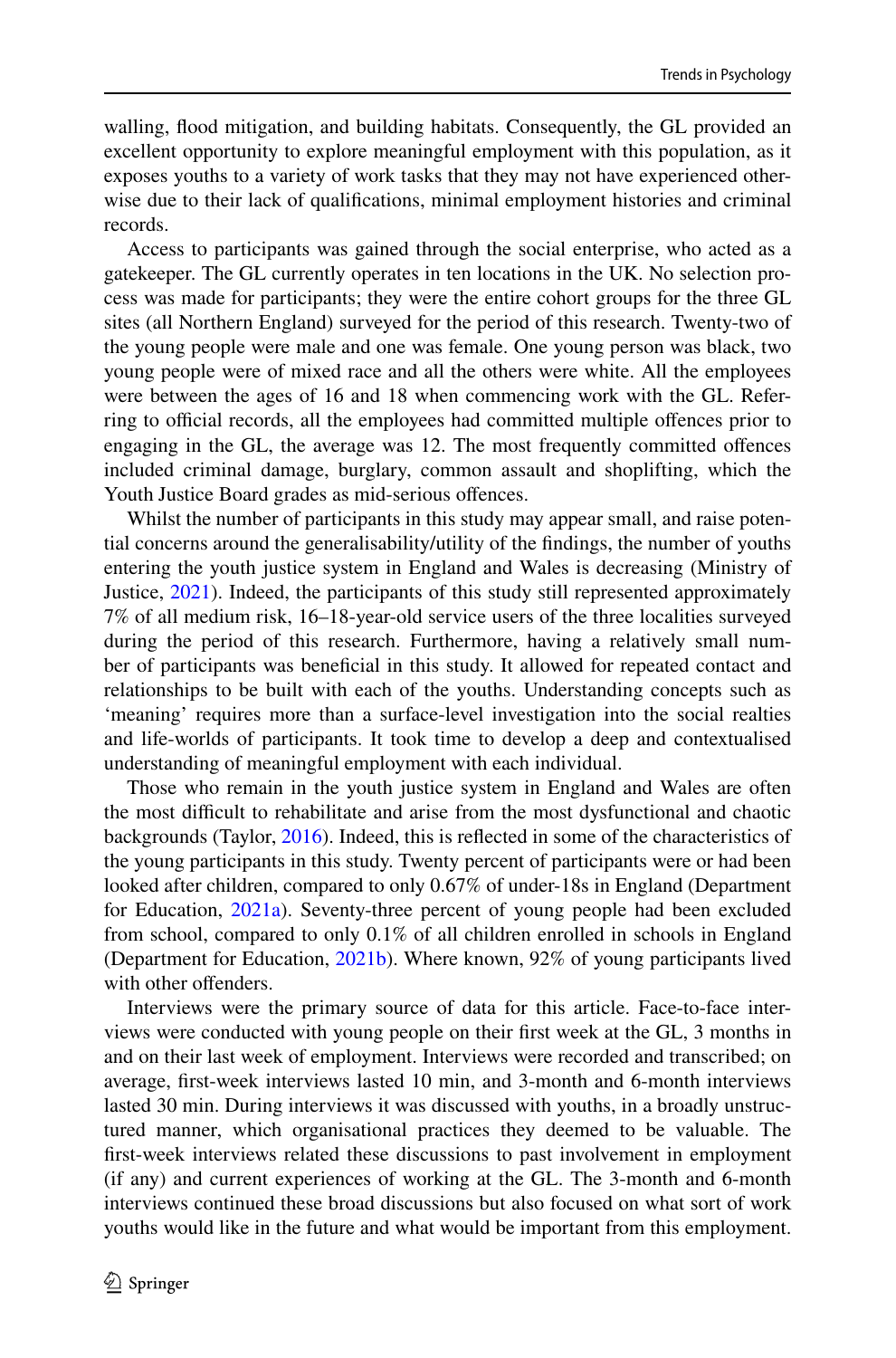Also utilised in the 6-month interview was a framework containing the six organisational practices existing scholarship associates with experiences of meaningfulness (see above). It was requested that participants number each organisational practice from 1 to 5, depending on how important the presence of each would be in a future job, with 1 representing not important and 5 as very important.[2](#page-6-0) This provided a straightforward and visual representation of which organisational practices from the existing typology participants—on face value—considered important in future employment. Consequently, in the fnal interviews, discussions could explore further the organisational practices youths had mentioned in the open conversations and those they had rated highly (or not so highly) in the framework—why were they important or unimportant? It was interpreted from their answers whether young people were describing that such work gave a sense of meaning to their lives.

Investigating meaningful employment in this manner was intended to maintain a balance between keeping the conversation open and unguided and exploring the necessary concepts. It allowed the relevance of the existing typology of meaningful organisational practices to be considered, whilst being sensitive to other organisational practices young ofenders may fnd gives their work meaning. Naturally, it would have been unfeasible to ask young participants—with limited education which organisational practices gave wider purpose, signifcance or coherence to their lives (King et al., [2016](#page-22-0) defnition of meaningfulness). Indeed, the challenge of investigating meaningful employment with this population should be acknowledged. Sometimes young people lacked the confdence, motivation or communication skills to discuss their experiences of employment in detail. Swain  $(2016)$  $(2016)$  estimates that over 50% of male young ofenders have a clinically signifcant learning disorder, which can affect narrative skills.

Interviews with GL supervisors  $(n=4)$  and participant observations at GL worksites (over 200 h) were also used to investigate meaningful work. For example, inquiries were made with supervisors as to how young people engaged with different types of work and which they responded most positively to. This was also confrmed through participant observations. However, the data gained from supervisor interviews and participant observations was used primarily to supplement the youths' interview data. The aim of this study was to investigate young ofenders' understandings of meaningful employment, and their voices and perspectives were therefore prioritised. During observations, I worked alongside youths as another employee. Detailed notes were written at the end of each day of feldwork. Including participant observations in the research design was important because of the diferences in positionality between myself and the participants. Most participants were young males, who often had experienced poverty, childhood traumas, domestic violence, and unstable living conditions. As a female and a student, I lacked 'cultural credibility', potentially meaning that participants would be less likely to confde in me (Caelli et al., [2003](#page-21-11)). Nonetheless, spending time immersed in their working environments expanded my understanding of the participants' worldview and vice versa.

<span id="page-6-0"></span> $2$  This data was used as a tool to prompt further discussions in interviews; it did not form part of the fndings for this paper.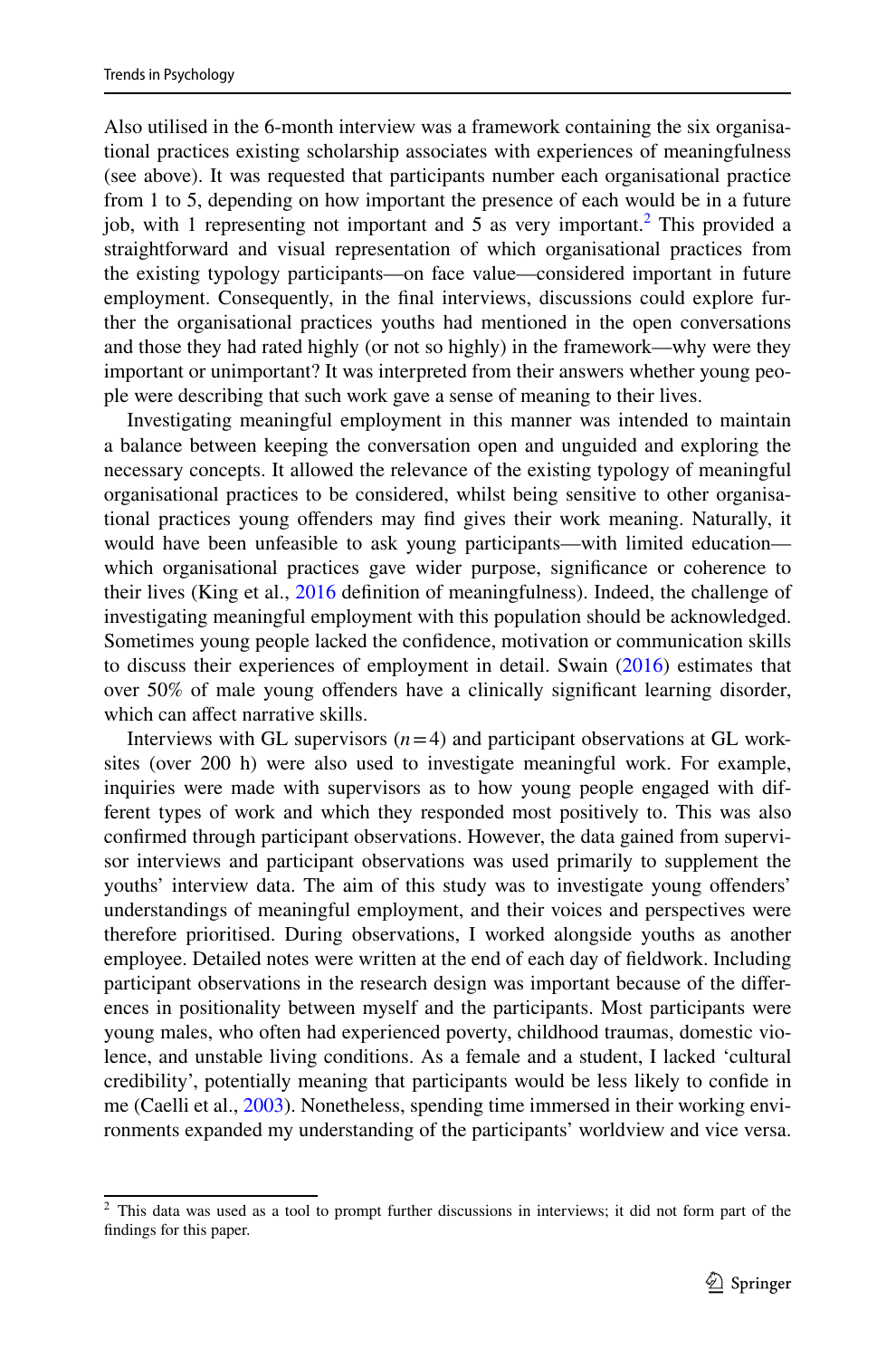It led to the sharing of experiences and rapport being built, which allowed for the collection of richer and thicker data during interviews than would have otherwise been possible. It also helped address the potential power imbalance between myself and the participants (Gallagher, [2008\)](#page-22-13).

Interview transcripts and feld notes were thematically analysed, following Thomas's ([2006\)](#page-24-3) general inductive approach. A thorough coding process was developed—involving familiarisation with data, generating initial codes and searching and reviewing key themes (Braun & Clarke, [2006](#page-21-12)). Data coding was conducted in three phases. The frst phase involved coding based on empirical (inductive) categories that emerged through the exploration of data. This made it possible to be receptive to the employment practices that these young people in particular found meaningful. Secondly, all data was read again and coded based on sensitising or 'a priori' (Gibson & Brown, [2009\)](#page-22-14) categories: those based on the typology established in the literature review, such as 'achievement', 'interest' and 'skill development'. Thirdly, sensitising and emerging categories were reviewed and consolidated as a basis for the creation of an updated typology of meaningful employment for young ofenders. Data analysis was undertaken by a single researcher in this study. This was partly because it formed part of a PhD project. However, analysis by another researcher was also less appropriate. As I had spent a considerable period immersed in young people's working environments, interpretations of the data were informed by my unwritten 'human' impressions and relationships with these young people. The inclusion of successive interviews within the research design ensured the validity and trustworthiness of the thematic analysis (Nowell et al., [2017\)](#page-23-14). Data collection and analysis took place simultaneously in this study. As a result, in subsequent interviews, the researcher could return to participants to clarify and validate tentative fndings.

Approval was gained for this project from the University Ethics Committee. The participants in this study were mostly aged under-18 and had long been disengaged from formal education. Conducting observations and interviews with these individuals could have presented an ethical issue. Such participants were more vulnerable as they may have less ability to understand the nature of the research and any potential risks in participating (Caulfield & Hill, [2014\)](#page-21-13). This was addressed by the creation of user-friendly information sheets at the appropriate level for participants. Time was also spent explaining the nature of the research to young people, and for those under the age of 18, consent of a parent/guardian was sought.

## **Findings**

In presenting the fndings, this paper frstly outlines the extent to which the typology of meaningful organisational practices above (research primarily conducted with adult professionals) met young people's criteria for meaningful work. Secondly, it details the other organisational practices young people described as engendering meaning in their work that were not specifed by adult professionals. Finally, it compares the organisational practices that make work meaningful for adult professionals and young ofenders.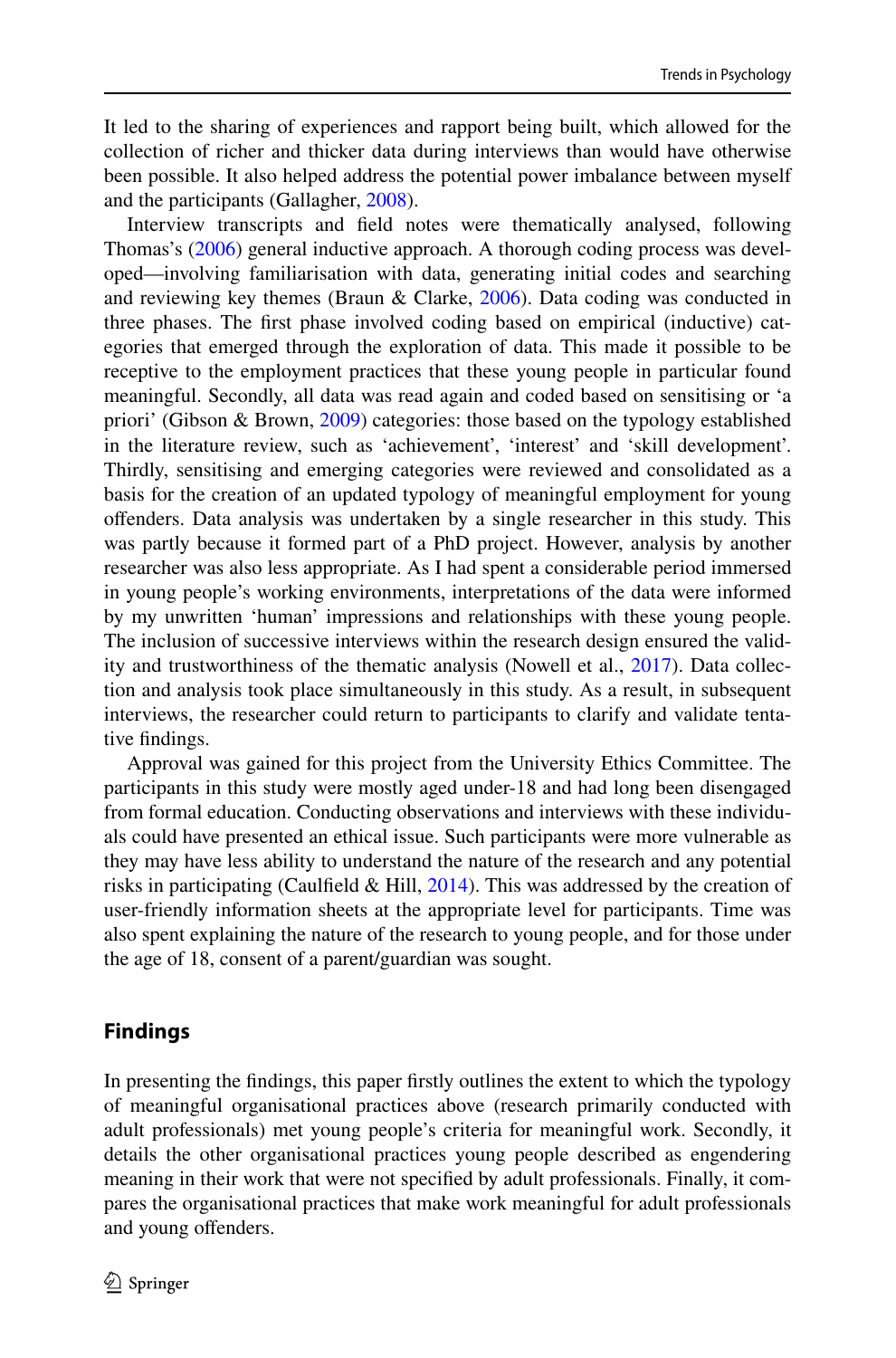## **Organisational Practices from Existing Typology**

## **Provides Work with 'Transcendent Benefts'**

GL youths found meaning in work that they knew would have a benefciary. By contrast, they found it very demoralising to do work that they deemed to have no wider consequence upon the world. For example, Darrell described:

The work we were doing today was important because the wall will look nice for when people walk past with their dogs. The tree-planting jobs they are really important and good for obviously the environment itself. But there's a mix – some is pointless. We were putting flowers in a flowerbed outside a cabin on a building site, but it's just where people go to put their timesheets in. There's no point to work like that, like there's literally no point to us at all

Thus, Darrell only perceived that work that had benefts for the greater good gave him a sense of purpose or 'point' to him as a worker. It was important to young people that their good work 'lasts'. For example, I witnessed young people's despondence when they cleaned up a playground only to later fnd it had been vandalised again. Moreover, I observed their frustration if the vegetation they had spent hours cutting back to help prevent fooding was left to grow back in by the council. Even though young people were paid regardless, many felt dissatisfaction with their work if they believed it served no wider purpose. Consequently, this suggests that work with transcendent benefts was meaningful to young people for the same reason as adult employees (see Lips-Wiersma & Morris, [2009;](#page-22-3) Bailey & Madden, [2015;](#page-21-1) Allan, Duffy  $&$  Collision, [2018](#page-21-2)); it gave them a sense that they had an impact upon the world and therefore a meaningful purpose.

As with adult professionals, some young people found meaning in work that 'does good' because it engendered the positive reactions of others (see Rosso et al., [2010](#page-23-5)). Julie described:

You are actually doing something that people realise. Like when we were literally like just taking like plastic tree guards off the trees... like five passerby's were like aww you's are doing a fantastic job and the neighbourhood actually realises what you are doing and they appreciate it.

Similarly, John explained:

It's making it a better place isn't it? When we done the fencing all the fences were like broken down and that and by the end it was spotless … Everyone was telling weh we were doing a good job. It was worth our time doing that job…with all the thanks and that we were getting and that it felt good to actually be doing something

The positive feedback from community members greatly contributed to the participants' sense that the work they were doing was making a real diference to the community and had a greater purpose.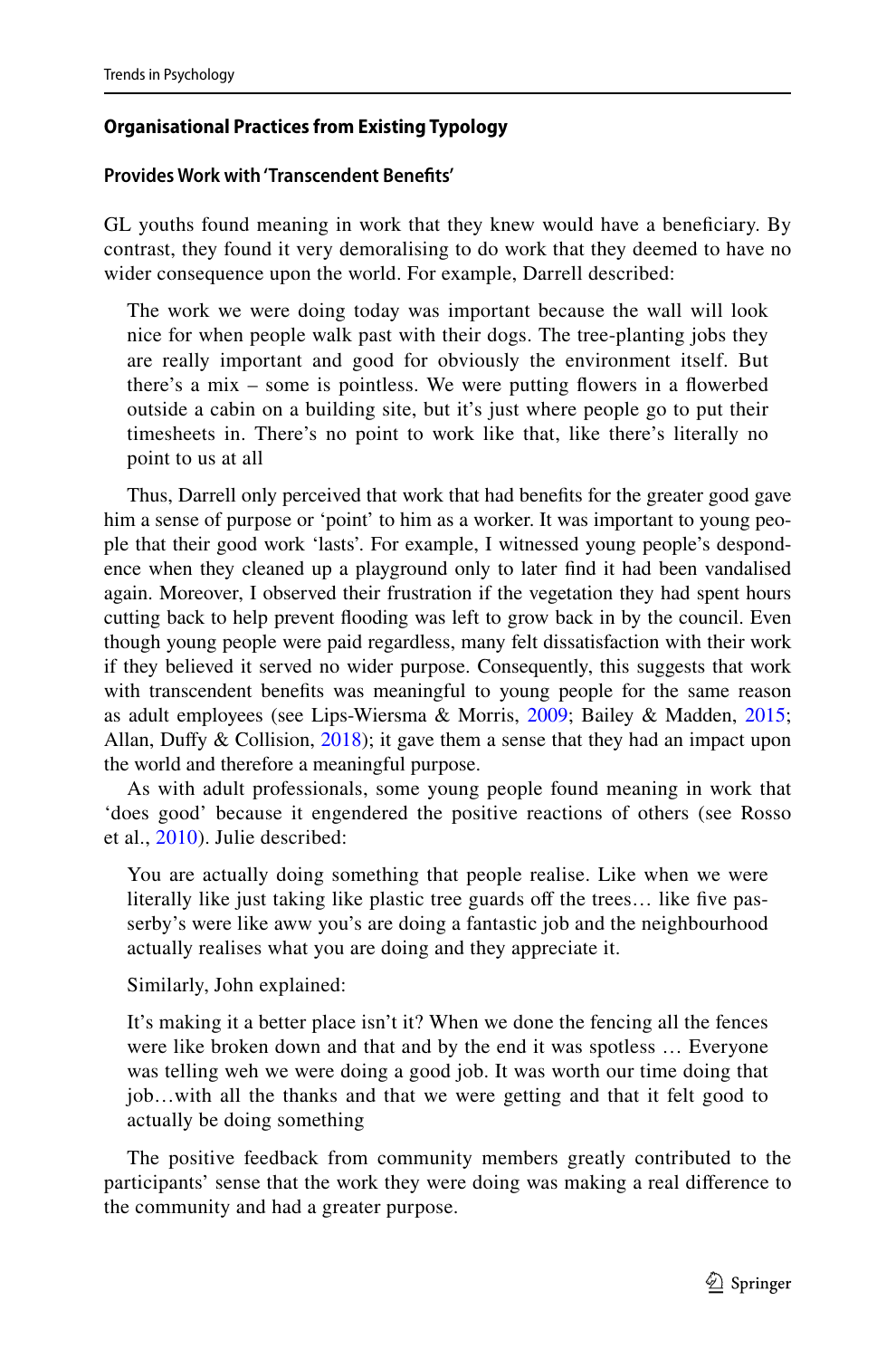## **Provides Opportunities for 'Learning/Skill Development'**

GL youths had long been disengaged from formal education. Most had been excluded from school after many years of truancy and suspensions for problematic behaviour. Yet, despite this, many described employment that provided opportunities for learning as meaningful. Several participants expressed regrets that they had not attended school when they were younger and gained qualifcations. They believed learning at work could lead to a better future. For example, Max expressed that if he could gain qualifcations or learn a new skill, he could 'go anywhere'. It was found by Park and Choi ([2016\)](#page-23-7) that employee learning can be meaningful if the employee already recognises learning as valuable.

Indeed, most young people preferred the more skilled and challenging work that they engaged in at the GL. In addition to fulflling their desire to learn, this may be attributed to the fact that young people felt that more skilled work was what 'adult workers' did. Jay illustrated this:

Interviewer: 'What type of work do you like best?'

Jay: 'God anything but litter-picking that's just shit, does my head in like a said … the fencing, I enjoyed the fencing, its proper work you nah - me mates' Dad puts fences up'

Interviewer: 'What did you enjoy about fencing?'

Jay: 'Well, you've got to do the heighting and the measuring. Bit more of a challenge, it's just work, its proper work. Like with the fencing, I've got a job to do and I'll do it, get me head down and get it done.'

Jay repeatedly references fencing as 'proper work' and a 'job', which demonstrates how he believed this skilled activity was representative of adult employment. By contrast, litter picking was not considered proper employment by young people—despite the fact that many adults are employed in this occupation. As Glenn explained:

It's like we are doing community service. Cos obviously when we're doing the litter picking with our coats and that on…

Participants desired the higher social status of 'adult worker' rather than 'young ofender'. Skilled work that achieved this desire could therefore invoke feelings of meaningfulness; work that young people connected with juvenile reparations could not. Why was it important to young people to do work with 'adult' status? Moffit ([1993](#page-23-15)) explains that during adolescence, young people feel like and biologically have become—an adult but are largely treated by society as a child. Proving maturity and autonomy are very important at this time. Massoglia and Uggen ([2010](#page-23-16)) report that delinquent youths are even less likely to be viewed as mature by adults because of their behaviours. Thus, as proving 'adult status' was particularly important to the youths in this study, employment that aids this will be meaningful as it reverberates with their ultimate concerns (Steger et al., [2012\)](#page-23-6).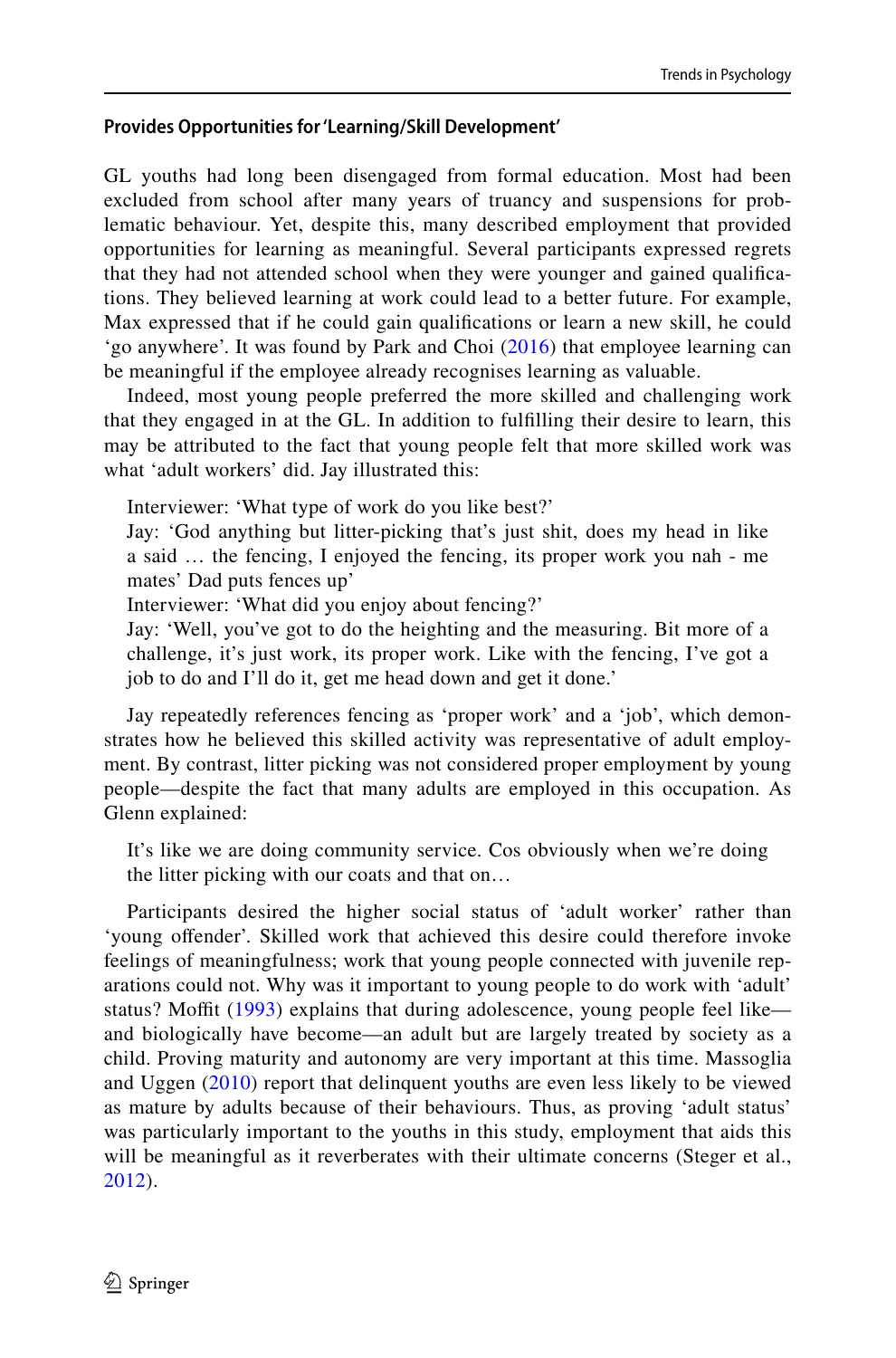#### **Provides Opportunities for 'Personal Achievement'**

As Bailey and Madden ([2015\)](#page-21-1) report with adult employees, many GL youths found meaning in being able to step back and survey what they had achieved in the working day. Supervisor Greg described, 'for a lot of our young people they've got to see the completed product at the end of the day, because if they don't they think it's meaningless'. The more 'visual' the achievement, the more likely young people were to feel that their work was meaningful. For example, young people were observed admiring the bench they had built and counting how many bags of leaves they had collected that day. As this excerpt from Scott's interview demonstrates:

Interviewer: 'What sort of job would you like in the future?'

Scott: 'Something hands on and manual, something like a builder, something where you can step back and you can look at like… the thing is with an electrician… all the work is hidden, like behind walls and that, I like being able to look back and think – I built that… Like it's an achievement – makes us feel worthwhile actually getting shit done'

Young offenders—like adult professionals—found that achievement at work gave them a sense of self-efficacy and worthiness. Such feelings can evoke experiences of meaningfulness (Rosso et al., [2010\)](#page-23-5).

Supervisors routinely gave young people praise, even for the completion of small tasks, as illustrated in one supervisor's comments:

I try to give the lads a lot of praise, most of them thrive off of praise. Some of them have never been praised… more often than not they are told they're a waste of space

Accordingly, whilst young people were similar to the adult professionals surveyed in the meaningful employment literature, in the sense that they also valued work that gave opportunities for personal achievement, this was especially meaningful to this group. The participants of this research are a group of individuals who are used to receiving mainly negative feedback from others regarding themselves and their abilities—such as family members, schoolteachers, criminal justice workers, and social workers. Engaging in work that allowed others to see that young person's capabilities was therefore meaningful to young people.

#### **Provides 'Interesting' Work Tasks**

In contrast to the research conducted with adult professionals (Fried & Ferris, [1987;](#page-22-8) Pratt & Ashforth, [2003](#page-23-0); Steger et al., [2012;](#page-23-6) Veltman, [2015;](#page-24-0) Allan, Dufy & Collison, [2018\)](#page-21-2), 'interesting work' did not appear to be amongst participants' criteria for meaningful employment. As Dale described, when asked if having an interesting job was something he desired in the future: 'I don't think it's really important is it? Work is… just needs to be done. Get your pay, that's it'. Likewise,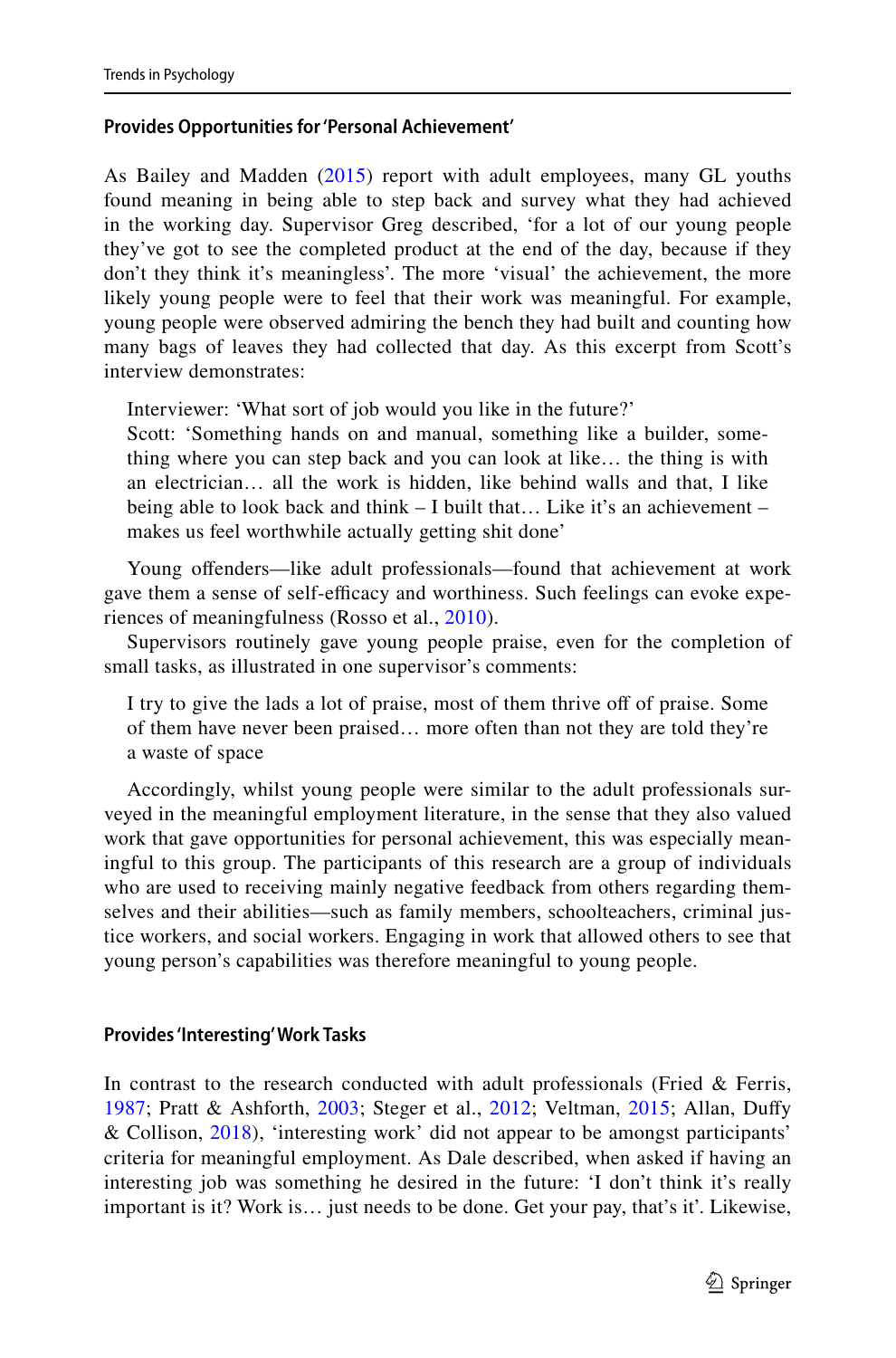Alexander stated: 'yeah, great if you can get something interesting, but it's not important, you can still do the work and you can't live off nowt'.

When exploring the reasons for this, it was found that some young people had no expectations for their future work to be interesting and therefore could not anticipate this as a source of meaning. For example, a supervisor explained:

Getting an interesting job is a bonus. I've asked young people, if I had a magic wand, what job would they want to do? And they say something and I say to get that, you'd have to go back to school, do your English and your Maths. And then you might have to go to University. It's all these obstacles in front of what they want.

This supports the fndings of Johnson [\(2002\)](#page-22-15) who reports that young people from disadvantaged backgrounds will reassess the desirability of job rewards, such as inspiring interest, that are less accessible.

#### **Allows for 'Self‑Determination' When Working**

The value of autonomous working divided young people's opinions. As with interesting work, some participants thought it unlikely that they would attain work where they were not under the control of others and deliberately reassessed the desirability of such organisational practices. As Dean stated: 'Don't you only get that when you're higher up? Not that bothered to be honest'. Furthermore, Alexander affirmed: 'I'd say that's not very important. I'm ok with being told to do this and do that'. On the other hand, some youths expressed that it would be important to them in future employment to be able to take initiative in their work. Indeed, several young people described that it would be their 'dream' to be selfemployed, so that they could be their own boss and set their own hours.

Young people considered self-determined work to be work of adult status. Indeed, employees expressed that working at the GL felt more like 'real work' to them when the supervisor let them choose how to complete work tasks. The desire to be treated as an adult worker was evident in the conversation with Julie about the supervisor:

Julie: 'He treats us like an adult. He lets us get on with our work like how we want to do it, he's not on us all the time, I couldn't stand that. It's not like the rest of the YOT you know, they're always like do this don't do that. Greg's diferent…'

Interviewer: 'And do you prefer to be treated as an adult?'

Julie: 'Defnitely. Defnitely. Cos obviously like we are… like I've got me own tenancy and stuf.'.

Julie described how having autonomy at work resonated with her need to be considered an adult. Therefore, whilst psychologists Ryan and Deci ([2000\)](#page-23-8) purport that all human beings are naturally predisposed to seek autonomy in their lives, for adolescent offenders—who desire 'adult status' at a time when they are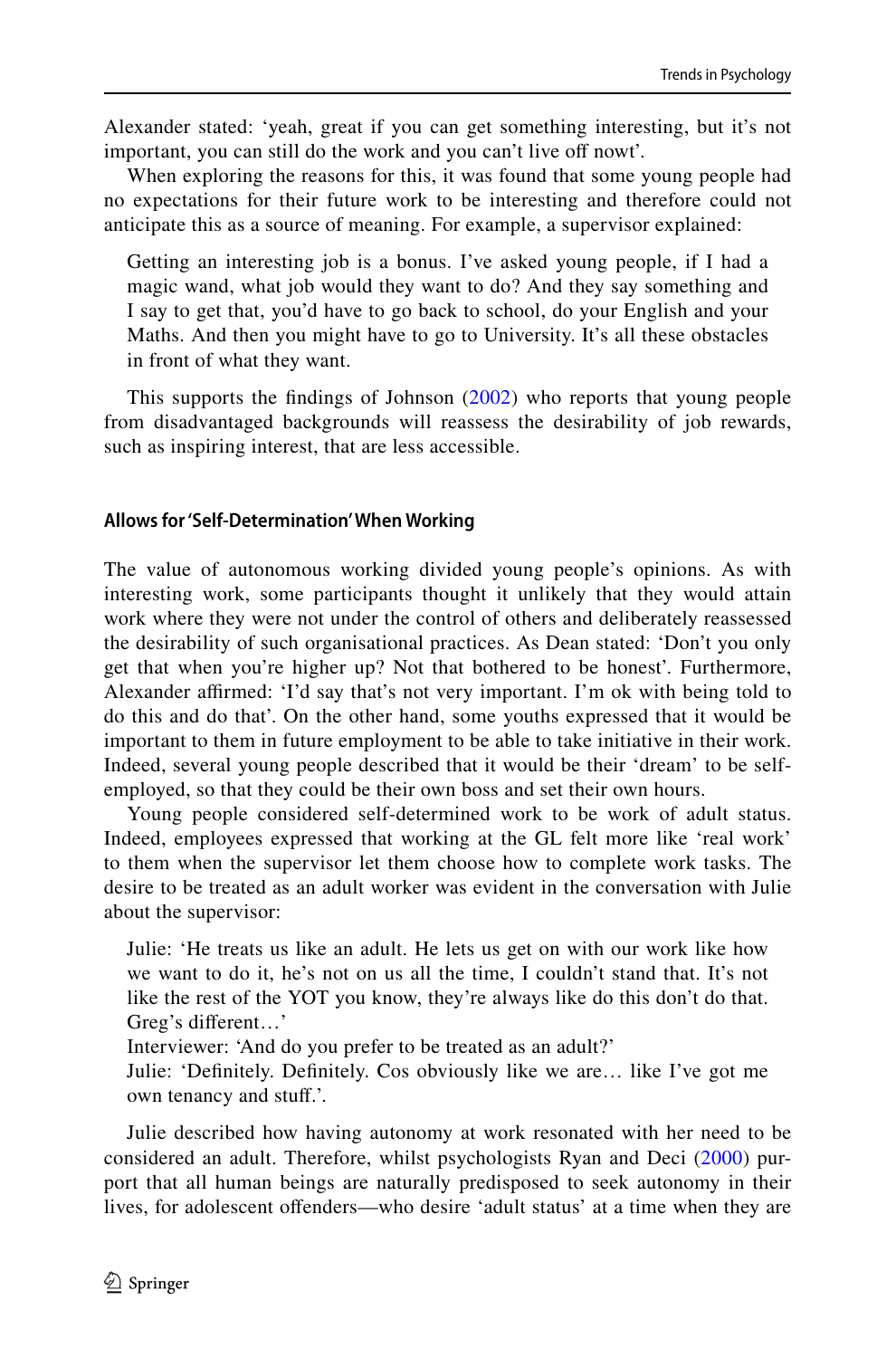largely treated as a child by society (Moffit, [1993\)](#page-23-15)—this was particularly significant. Therefore, employment that allowed for self-determination when working was meaningful to these participants.

#### **Promotes 'Social Bonds'**

Many young people described 'working with people they liked' as very important. They explained that it was imperative to be able to have 'banter' with their workmates. As Glenn detailed:

Like you can't go to work and you can't be like all professional 24/7. Like obviously you've got to be able to have a bit of banter. Got to be able to have a laugh and shit like that.

The particular organisation of the GL enterprise—with small work teams of similarly situated young people—meant that most participants became friends rather than merely work associates. For example, Scott described:

The best thing about the [GL] in my opinion is that it is a small group so you get to know the people you are working with if you know what I mean? You get to know them for who they are rather than just like… working with a lot of people but not even knowing their names. I worked with Dean, Ross and Alexander like for… I'd say we are quite close now, we're quite close.

Several other young people stated that the best thing about the GL was 'the banter with the other lads' or the 'positive energy of the group'. As numerous researchers have discovered with adult professionals (Ashforth & Kreiner, [1999;](#page-21-7) Bechky, [2003;](#page-21-8) Grant et al., [2008;](#page-22-11) May et al., [2004](#page-23-10)), young offenders found meaning in their bonds with their co-workers. Some employees formed particularly close relationships, as described by Joseph:

William he is like really easy to get on with and understanding and shit... you can just speak to him about 'owt. Like you can just go to him and you can say anything because he is not the kind of person that would cut you off, he'll sit there and he'll talk

In most cohorts, the 'close-knit' social dynamics depicted by Pratt and Ashforth [\(2003](#page-23-0)) as important for deriving meaning from work were observed. Such a working environment allowed young people to experience 'relatedness', which Ryan and Deci ([2000\)](#page-23-8) describe as a fundamental human need.

#### **Organisational Practices Not Specifed in Existing Typology**

There were organisational practices not specifed in the existing literature on meaningful employment that young people described giving their work meaning. This section considers these.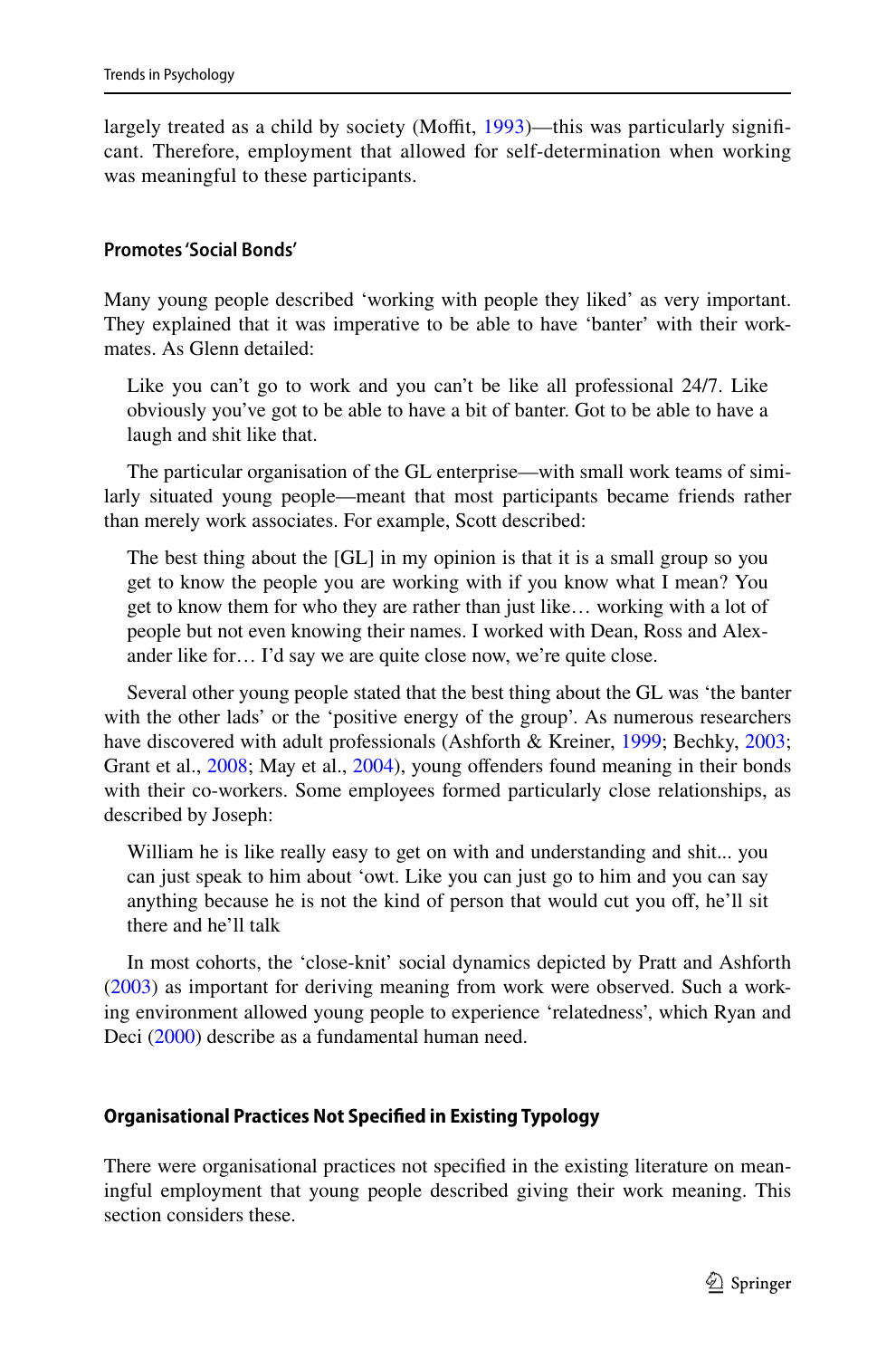## **Provides an 'Adequate Income'**

Hitherto, this paper has considered sources of meaningfulness that are 'intrinsic' to the work role. Existing meaningful employment scholarship is largely hesitant about the role of extrinsic sources of meaningfulness in work. The consensus appears to be that adequate pay and job stability are not sources of meaning in themselves; however, their absence can restrict the ability of employees to fnd meaning in their work. Only those who have stable work and their needs met through the attainment of an adequate income can aford the luxury of seeking further self-fulflment in work (Ayers et al., [2008](#page-21-14); Baumeister, [1991](#page-21-15); Bowie, [1998;](#page-21-4) Bunderson & Thompson, [2009](#page-21-16); Nikolova & Cnossen, [2020](#page-23-3); Veltman, [2015;](#page-24-0) Wrzesniewski, [2003\)](#page-24-4). This consensus does not apply to the participants of this study. Young people found inherent meaning in the income they received from working because it gave them 'provider' status, as Julie<sup>3</sup> described:

'Like it's the fact of like … you're working for your own money and it's like all my family's been on the dole and its ladgeful $\textsuperscript{4}{\ldots}$  Like before I had started and stuff I was just like waiting for the money off my social worker I felt like a proper tramp. Now I can hold me head up because I'm providing for me-self'

Thus, it was not simply acquiring money that was meaningful to young people; it was important that they 'earned' their pay. As Alexander expressed:

I don't think it's fair that some people have to work for their money and some people get it handed out. I'd get off my arse and earn it me, not just take what's given.

Confrming Jensen and Tyler's (2015) assertions regarding the emergence of an anti-welfare common-sense, participants had an inherent contempt of those who were dependent upon state benefts. Young people found earning their money through their own efforts gave them a sense of pride and was meaningful to them. Furthermore, considering young people's regular exposure to poverty and the harms it causes, it was unsurprising that one of their 'ultimate concerns' was to achieve a degree of fnancial security. Employment that aligns with this goal would therefore be meaningful to young people (Steger et al., [2012](#page-23-6)).

#### **Provides 'Stable' Work**

Job stability was what participants desired above all else in future employment. Indeed, many young people expressed that they would be happy to do any form of employment in the future, if only they could obtain something that would 'last'. As Max described:

<span id="page-13-0"></span><sup>&</sup>lt;sup>3</sup> However, the sample of females was so small  $(n=1)$  that it is unclear whether being a provider was equally meaningful to both young male and female ofenders. Future research could explore this further.

<span id="page-13-1"></span><sup>4</sup> Slang for embarrassing/shameful.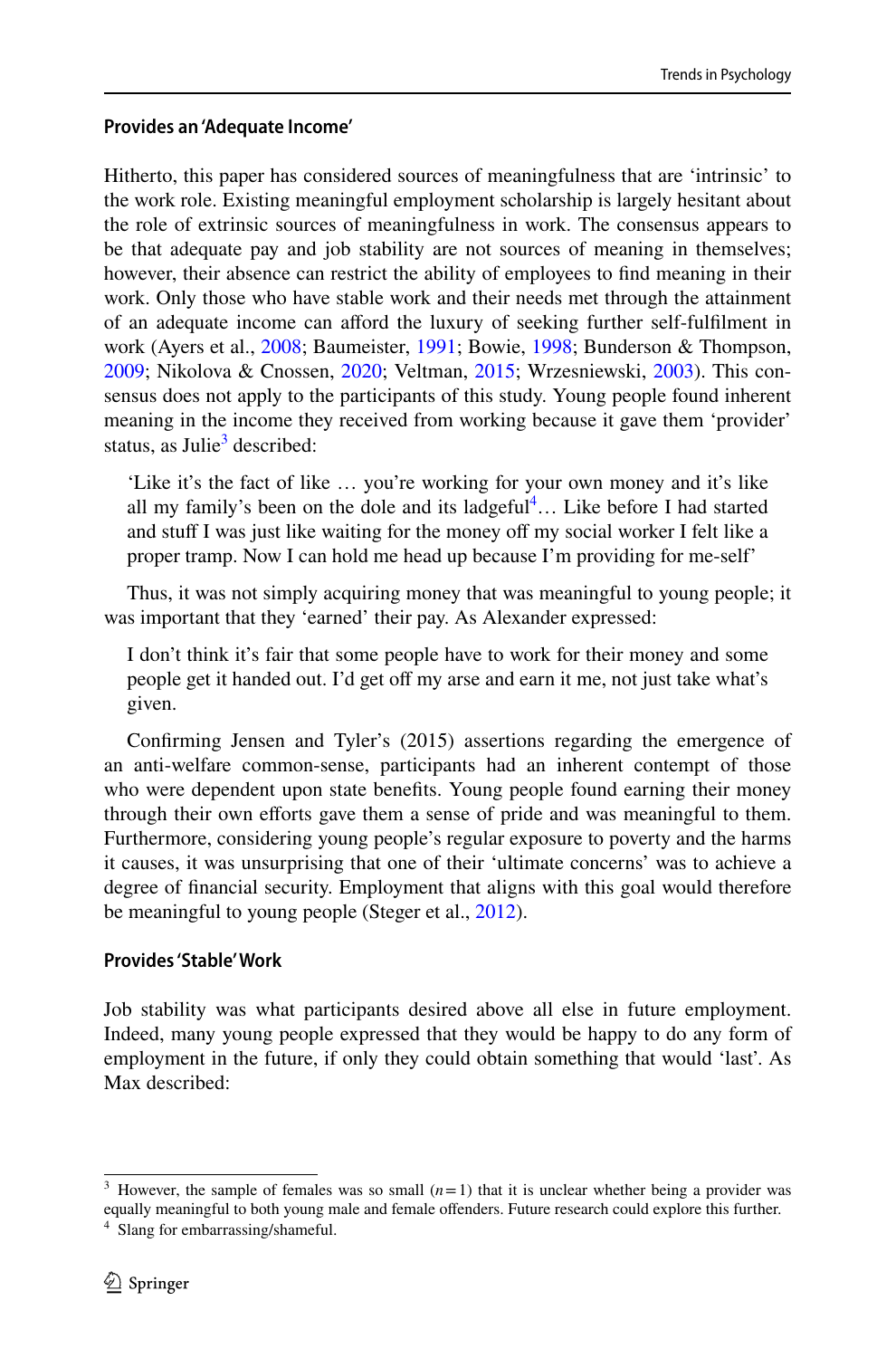All I want is a job really. One that's full-time. I couldn't deal with having like a zero hours contract and getting up in the morning not knowing that I have a job to go to. I want something that's reliable

One of the reasons steady employment was so important to participants was because of their need to occupy their time. Prior to commencing the GL scheme, many participants described 'lying in bed all day', 'sitting around the house doing nowt' and 'hanging on the streets with my mates, bored'. MacDonald and Shildrick [\(2007](#page-22-16)) similarly found that materially deprived young people had such limited leisure lives that one of their main concerns was 'flling time'. Young people were desperate to avoid this feeling of emptiness and meaninglessness. Furthermore, keeping occupied through working was important to young people as a means of distracting themselves from dwelling on past/present traumas. As Julie described:

when I wasn't working I was just like going radge<sup>[5](#page-14-0)</sup> and stuff and I just need to keep occupied and stuff cos of the bairn and that's got leukaemia and I was only like getting one contact a week …and it was just like doing my head in

In the existing research on meaningful employment, adult professionals did not refer to the ability of work to occupy their time and mind as a source of meaning. This is understandable because—as we can see above—the reasons young people give for needing to keep busy are very particular to their social position as youths from chaotic and impoverished backgrounds. Stability was something that the youths continuously sought in their turbulent existence. Youths described needing a single purpose they could work towards; secure employment would give a sense of coherence in their lives (part of King et al.'s ([2016\)](#page-22-0) defnition of meaningfulness).

#### **Provides 'Manual' Work**

Many participants expressed that they preferred practical, 'hands-on' work. This was not mentioned in research with adult professionals. Young males in particular found the physically demanding work at the GL meaningful. Several employees took pride in explaining that they were a 'good grafter' and would emphasise the occasions they had done 'back-breaking' work. As a supervisor stated:

It's the more manual work which generally suits all of our young people. Yeah, it's the heavy, digging mud, rather than the gardening. I mean they engage with the gardening, they enjoy it, but I think they enjoy more getting their hands dirty.

Young men found meaning in this work because it resonated with traditional hegemonic working-class ideals of masculinity, such as 'toughness' and 'strength' and 'machismo' (Connell, [1995](#page-21-17); Ghaill, [1996](#page-22-17); McDowell, [2003;](#page-23-17) Slutskaya et al., [2016\)](#page-23-18). The young employees esteemed these values, due to the environments in which they resided. Supervisors explained that growing up on the estates that these young people

<span id="page-14-0"></span><sup>5</sup> Slang for 'crazy'.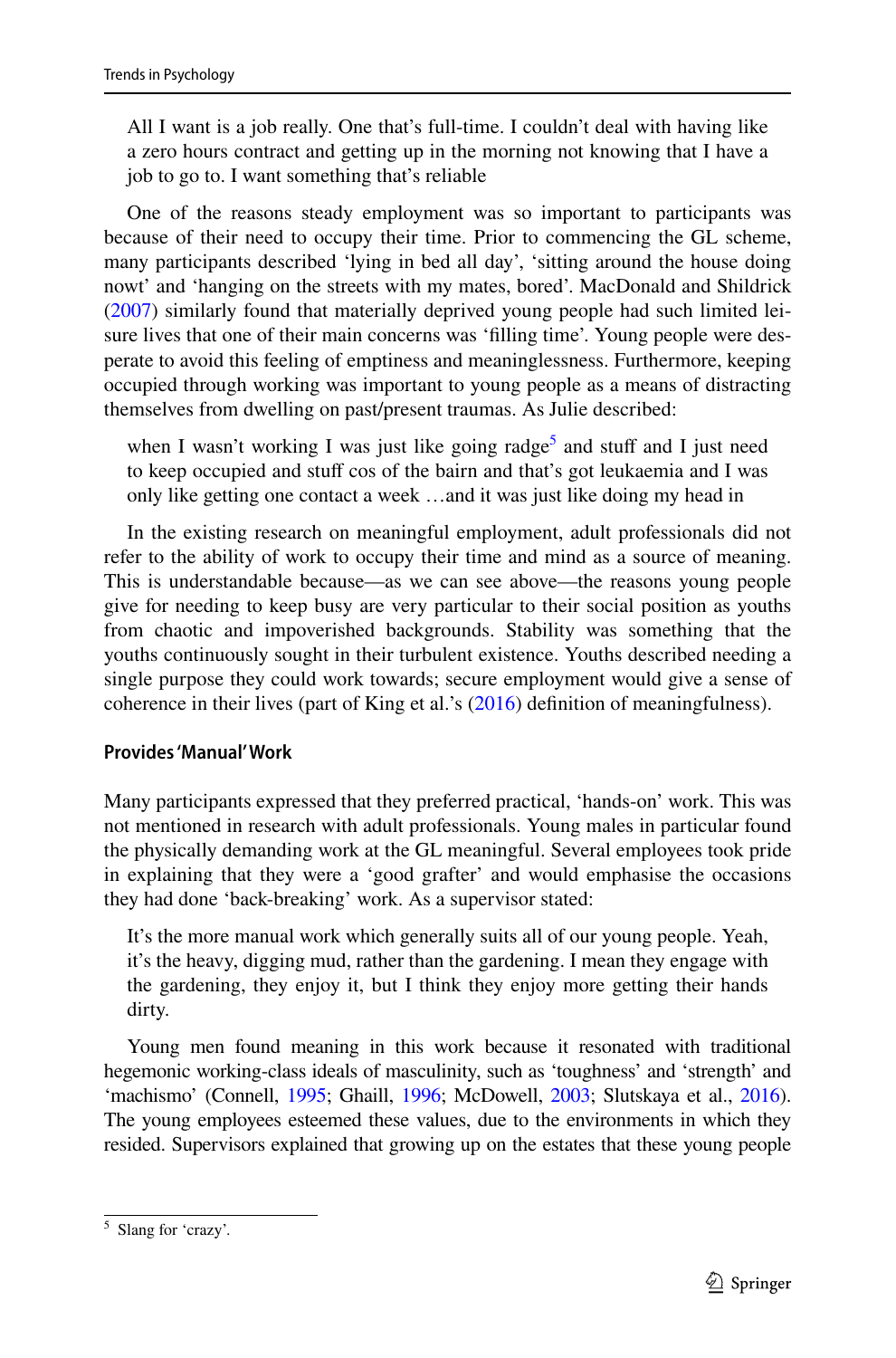had meant they 'had to be tough or they were fnished'. Therefore, when young people felt their work allowed them to achieve this, it had inherent meaning. Some young men also believed that 'hard graft' was what adult males did and therefore again this made work meaningful for them as it fulflled their aspirations to attain 'adult' status.

## **Provides 'Outdoor' Work**

A fnal unexpected theme that appeared in young people's discourses regarding meaningful employment was the importance they placed upon the setting of their work. Young people found meaning in working outdoors, particularly in rural settings. A few participants described previous employment where they were indoors all day as frustrating and stressful. For example, Glenn disclosed:

'Done some…admin jobs. I didn't like it, me brothers just ofered me a job there for £260 a week, but it would be just sitting down at the computer answering phones, I said I couldn't dey it. I need to do outdoors work or I couldn't work… I just couldn't handle that…'

Another young person compared working indoors to his experiences in prison. The distress of incarceration at a young age meant that it was impossible for him to envisage himself being confned to working indoors. Sixty percent of the young participants of this study sufered from mental health problems. Supervisors described working at the GL helping young people with these issues. Young people reported sleeping better, feeling calmer and being more focused since working outdoors. Naturally, improved mental wellbeing will allow one to feel that their life has greater value and therefore will engender meaning.

Being outdoors also appeared to be more conducive to learning for participants. Many young people expressed the difculties they had experienced in trying to learn in a classroom setting and stated that they learned better when engaged in outdoor activities. This resonates with existing research, which indicates that there may be a cognitive advantage to spending time immersed in natural, rural areas or areas of urban 'greenspace' (Esteban, Harrison & Murphy, [2012;](#page-22-18) Atchley, Strayer & Atchley, [2012;](#page-21-18) Sproule et al., [2013](#page-23-19)). As identifed earlier, many young people inherently valued opportunities to improve their knowledge/skills. Therefore, they also found meaning in working outdoors because it aided their desires to learn.

## **Overall**

The fndings indicate that youths with a history of ofending have particular criteria for meaningful employment, which difers from that specifed in existing scholarship (research mainly conducted with adult professionals). This is displayed in Table [1.](#page-16-0)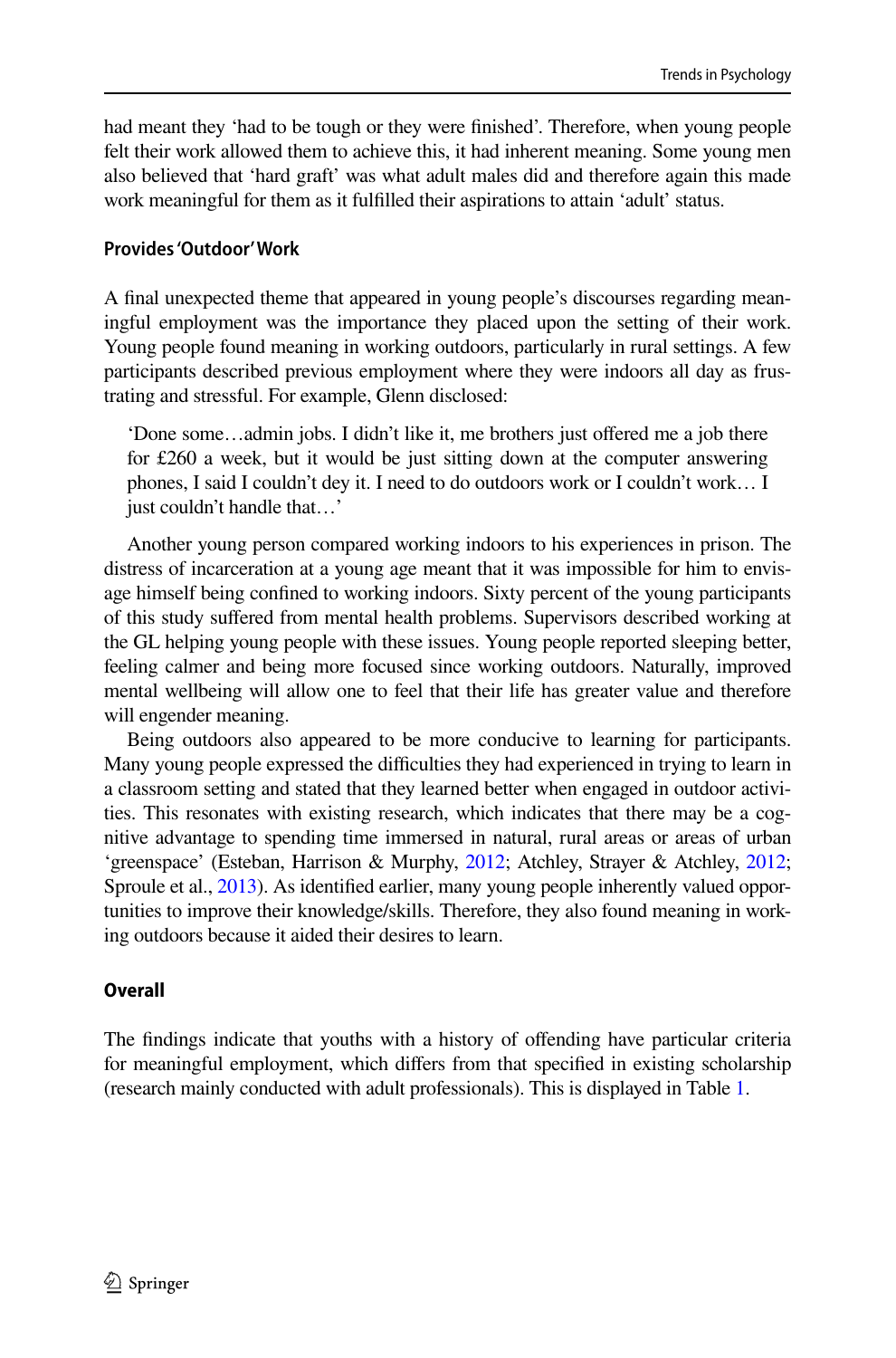<span id="page-16-0"></span>

| Table 1 Organisational practices that make work meaningful for adult professionals and young offenders |                                                                                           |                                                                                   |
|--------------------------------------------------------------------------------------------------------|-------------------------------------------------------------------------------------------|-----------------------------------------------------------------------------------|
| Organisational practice                                                                                | Source of meaning                                                                         |                                                                                   |
|                                                                                                        | Adult professionals (typology based on existing<br>research)                              | Young offenders (typology based on findings in this<br>study)                     |
| Provides work with 'transcendent benefits'                                                             | Connection to wider purpose in society<br>Positive reactions from others                  | Connection to wider purpose in society<br>Positive reactions from others          |
| Provides opportunities for 'learning/skill development'                                                | Boosts feelings of worthiness and self-efficacy<br>May reverberate with ultimate concerns | Fulfils wish to improve knowledge/skills<br>Satisfies desire for adult status     |
| Provides opportunities for 'personal achievement'                                                      | Boosts feelings of worthiness and self-efficacy<br>Positive reactions from others         | Boosts feelings of worthiness and self-efficacy<br>Positive reactions from others |
| Provides 'interesting' work tasks                                                                      | Experience of positive emotion                                                            | Not specified as meaningful                                                       |
| when working<br>Allows for 'self-determination'                                                        | Freedom to find meaning in work<br>Satisfies desire for autonomy                          | Satisfies desire for adult status                                                 |
| Promotes 'social bonds'                                                                                | Fulfils need for relatedness                                                              | Fulfils need for relatedness                                                      |
| Provides an 'adequate income'                                                                          | Not specified as meaningful                                                               | Aids objective to be financially secure<br>Satisfies desire for adult status      |
| Provides 'stable' work                                                                                 |                                                                                           | Allows for coherence in living                                                    |
| Provides 'manual' work                                                                                 |                                                                                           | Satisfies desire for adult (male) status                                          |
| Provides 'outdoor' work                                                                                |                                                                                           | Fulfils wish to improve knowledge/skills<br>Improved mental wellbeing             |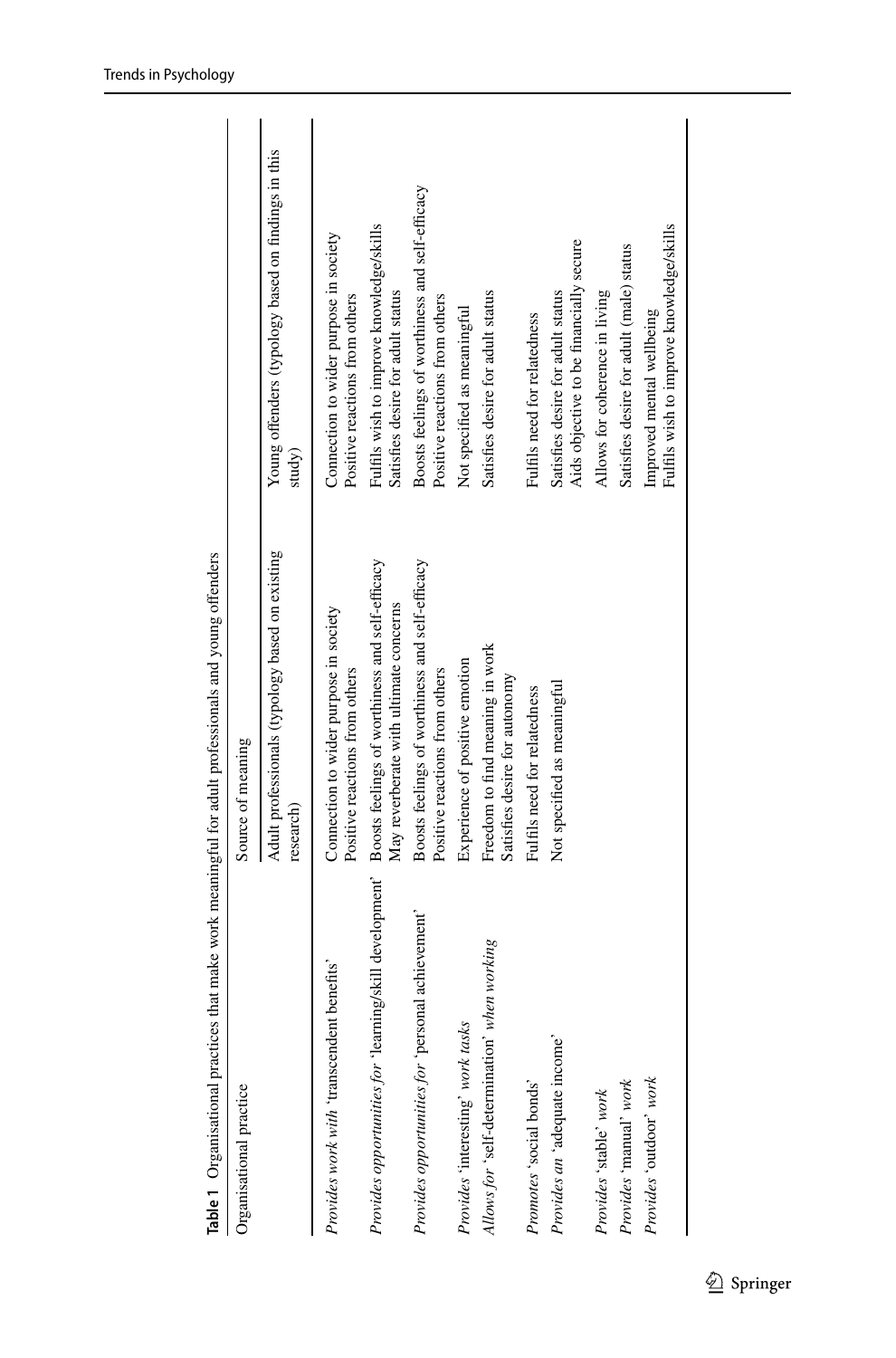## **Discussion**

The fndings reveal that present understandings of meaningful employment—based upon research primarily conducted with well-educated, professional adults—do not fully resonate with more diverse groups, such as the participants in this study. Testing the applicability of the typology drawn from existing literature has revealed its limitations. There are organisational practices specifed in existing meaningful employment scholarship that young ofenders did not rate as particularly meaningful—such as the provision of 'interesting' work tasks. There are also organisational practices not specifed in the existing literature that youths expressed as giving meaning to their work—such as the provision of outdoor and manual work tasks. Furthermore, even when participants described fnding meaning in the same organisational practices as researchers have found with adult professionals, these could be for diferent reasons. Therefore, whilst several scholars provide—based on present understandings of meaningful work—strategies for employers to enhance work meaning for employees (see, for example, Dik et al., [2009,](#page-22-19) [2015](#page-22-20); Lease et al., [2019;](#page-22-21) Lysova et al., [2019\)](#page-22-22), it should be recognised that these may not be beneficial for all employees or in all work contexts.

The fndings highlight the subjectivity of meaningful work. Young ofenders' conceptions of meaningful employment were associated with their social position. As adolescents desiring autonomy, employment that felt the equivalent of that carried out by adults was meaningful to young people. This was work with opportunities for skill development, that allowed self-determined working and that provided an adequate income. Furthermore, young male ofenders found meaning in physically demanding work because of the importance they attached to hegemonic working-class ideals of masculinity; such work provided a way to meet the masculine gender expectations of the communities in which these young people resided. Consequently, due to the subjectivity of meaningful work, scholars may fnd that if they include more diverse samples of employees in their research, they cannot form a single typology of meaningful work. It may vary depending on factors such as gender, age, ethnicity, and socioeconomic status.

Pratt and Ashforth [\(2003](#page-23-0)) purport that experiencing meaning helps us answer the question 'why am I here?', but naturally the frst step to understanding 'why am I here?' is to frst comprehend 'who am I?'. The individual's identity has a mediating role in determining what is meaningful. A number of scholars explain that if our employment role aligns with our self-concept, then experiences of meaning will follow; work can become a form of self-expression (Beadle, [2016;](#page-21-19) May et al., [2004;](#page-23-10) Pratt & Ashforth, [2003\)](#page-23-0). This was clearly illustrated in this study, where the young participants found meaning in work that allowed them to express a hegemonic mas-culine identity and their growing self-concept as an adult.<sup>[6](#page-17-0)</sup> As Dingfelder  $(2011:42)$  $(2011:42)$ states, 'we create ourselves out of the stories we tell about our lives'. Thus, the selfnarrative can be understood as more than a retrospective record of life events; it aids

<span id="page-17-0"></span><sup>&</sup>lt;sup>6</sup> For a more detailed discussion of young offenders' self-narratives and how they are influenced by external sources of meaning such as 'hegemonic masculine identity', see Oswald ([2021\)](#page-23-20).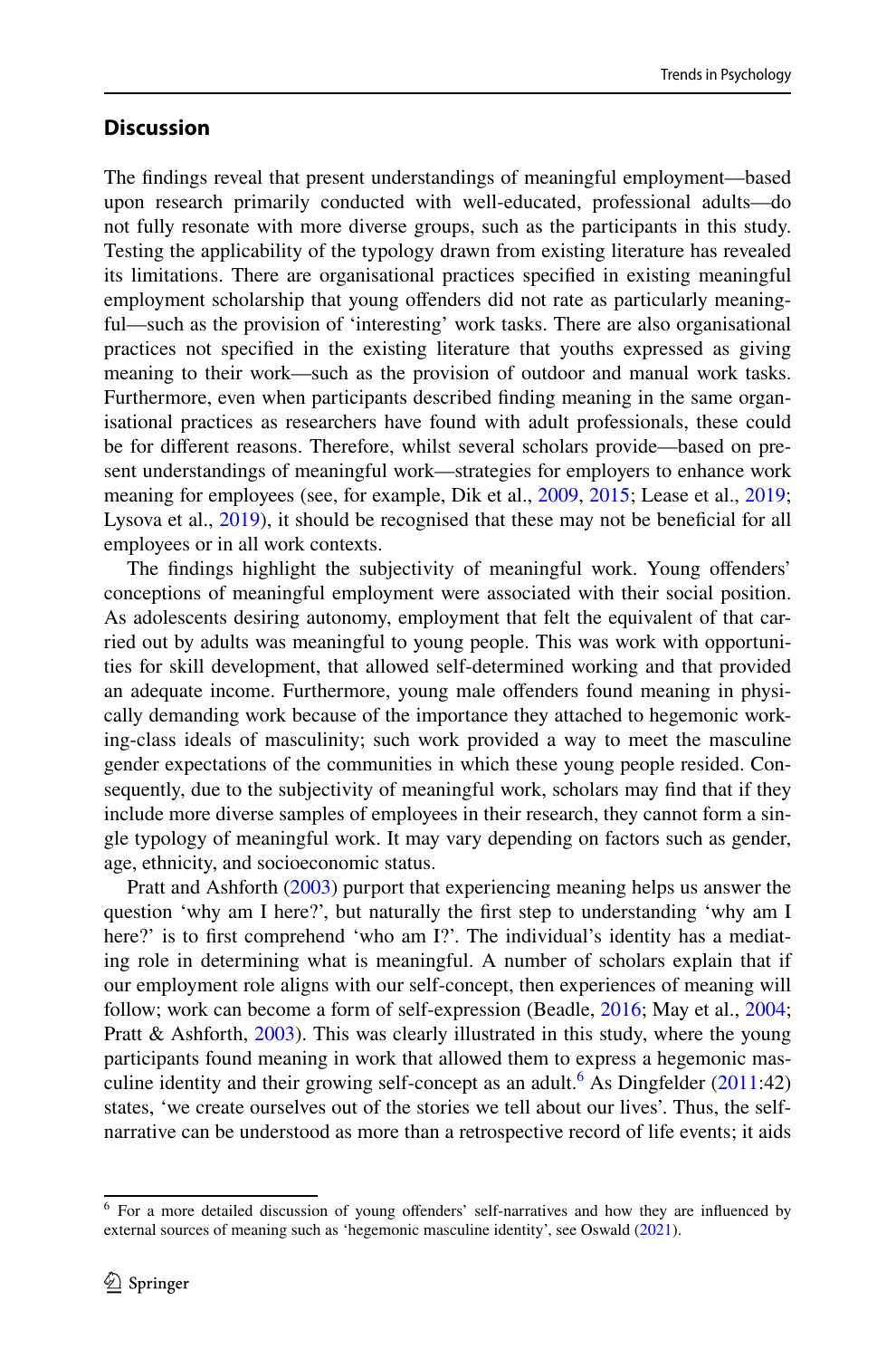the formation of an individual's identity. Consequently, as this research highlights the relevance of identity to understandings of meaningful employment, it lends support therefore for techniques such as narrative career counselling (see Cochran, [1997](#page-21-20)).

The interaction between identity and meaning can also be a reciprocal one; fnding meaning in our work can also infuence our identity (Gini, [2000;](#page-22-24) Harding, [2019\)](#page-22-25). Indeed, research demonstrates that the relationship between identity and meaning is particularly relevant during adolescence, as it is a period when individuals both engage more deeply in constructing their identity and seek to fnd meaning in life's activities (Negru-Subtirica et al., [2016;](#page-23-21) Steger & Wong, [2012\)](#page-23-22). For the participants in this study, their developmental stage is one where fnding sources of meaning (for example, in employment) is of great importance for healthy identity formation. Finding a clear sense of purpose/meaning in life builds identity capital and aids adultidentity resolution (Côté, [2016](#page-21-21)). Thus, when attempting to comprehend the nature of 'meaningful work', we must be mindful of the developmental stage of the employee. For adolescents such as those in this study, it is a period in their development where their defnitions of meaningful employment will refect their need to more deeply construct their identities as young adults. The relevance of the participants' adolescence to their conceptualisation of meaningful work also suggests that experiences of meaningful work might change throughout an individual's life course.

In contrast to the fndings with adults, young participants found job stability and income to be sources of meaning in themselves, not just preconditions for fnding meaning elsewhere in employment. Again, this refects their social circumstances; young people found inherent meaning in having a secure job because it gave a sense of coherence and purpose in their often-chaotic lives. Young people found meaning in earning a legitimate wage because of their regular exposure to the harms of poverty and because of their experiences of the stigma surrounding welfare dependency. Surveying a more diverse population of employees suggests therefore that scholars should not ignore the 'extrinsic' sources of meaning in employment. Whilst the more privileged in society might require more than a secure job that pays a 'living' wage to provide a sense of meaning in their lives, this might not be the case for those who lack access to material resources and consequently may experience low-quality/insecure housing, family dysfunction/domestic abuse, poor health and wellbeing, stress, social isolation and crime perpetration/victimisation (Dermott & Main, [2018](#page-21-22)).

Nonetheless, despite this paper's assertion that young ofenders discovered diferent sources of meaning in their work compared to the research with adult professionals, essentially these could be summarised as the same two sources for both groups. Indeed, in as much as the fndings in this study demonstrate the limitations of existing meaningful employment scholarship, they also affirm its relevance. Steger et al.'s [\(2012](#page-23-6)) framework for understanding meaningful employment is particularly useful. They state that individuals can fnd 'psychological meaningfulness in work' to the extent that work aligns with and fulfls the individual's ideas of what is valuable in life. For adult professionals, these were to feel a sense of autonomy and experience relatedness. For young ofenders, these were a desire for adult status, to experience relatedness and to achieve hegemonic ideals of masculinity. Work that fulflled these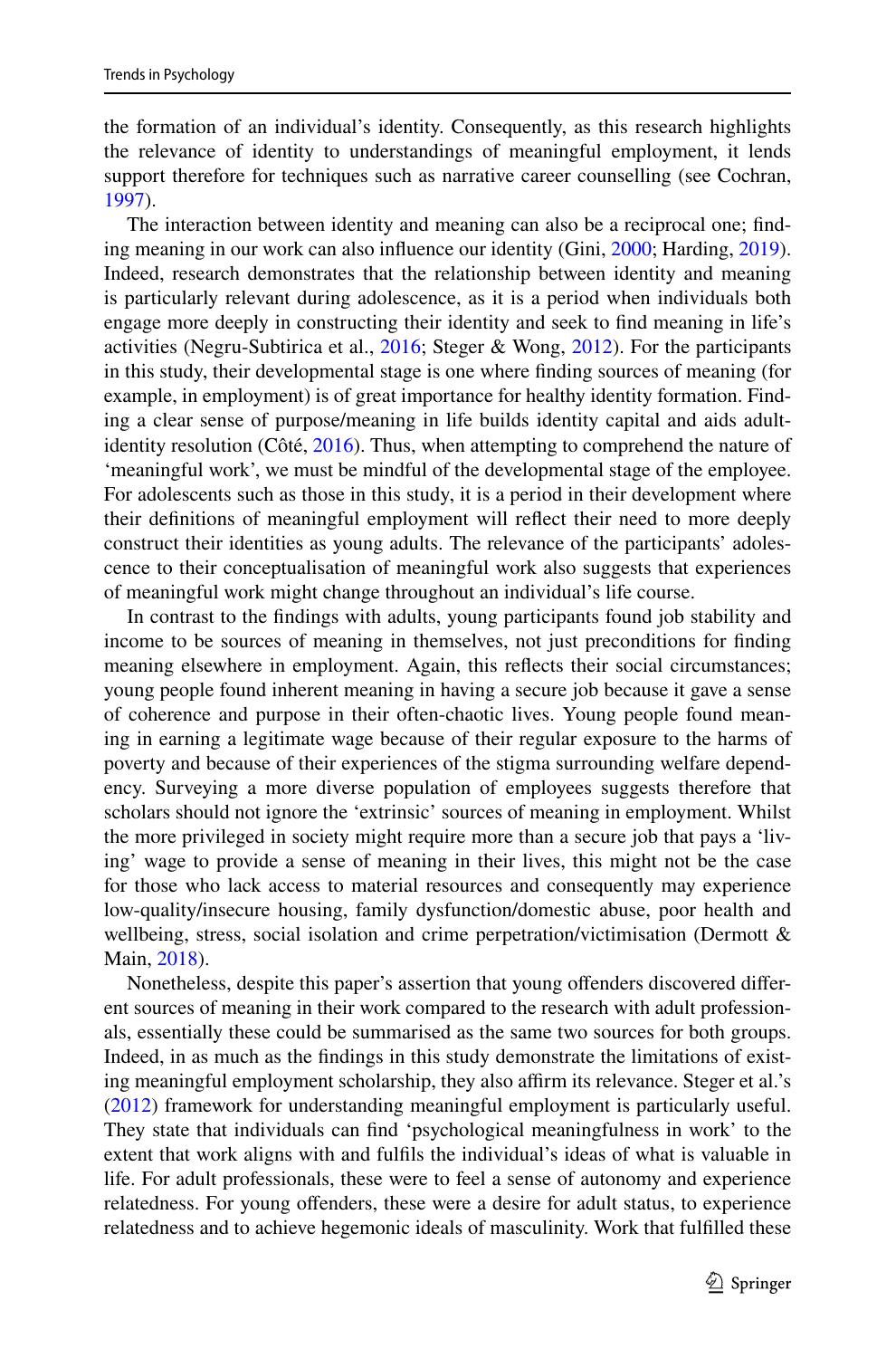values was meaningful. Furthermore, Steger, Dik and Dufy explain that individuals can fnd 'meaning making through work' where the work itself makes a broader contribution in discovering meaning. For both youths and adults, employment that connected them to a wider purpose, boosted feelings of worthiness and self-efficacy, and improved their mental wellbeing, allowed them to fnd meaning in their lives. Essentially such work gave them a stronger answer to 'why am I here?'. Also useful in interpreting these fndings is Rosso et al.'s ([2010\)](#page-23-5) distinction between sources of meaningful work that arise from 'self-connection' (work actions that bring us into closer alignment with our self-view and values) and those that arise from 'individuation' (building self-esteem), 'contribution' (to something greater than the self) and 'unifcation' (bringing us into harmony with others). Thus, even with diverse samples, some generalisations may be able to be made regarding meaningful employment. Whilst fnding 'self-connection' or 'psychological meaningfulness in work' will necessarily be subjective, and depend upon individual values, there may be certain organisational practices—such as those that build self-efficacy, connect us to others and contribute to a greater good—that universally generate 'meaning making through work'.

This study has sought to expand meaningful employment scholarship by exploring this with a population of young ofenders. However, the typology presented in Table [1](#page-16-0) may not apply to young ofenders beyond the participants of this study for several reasons. Firstly, most interviews took place whilst young people were still partaking in the GL scheme. This may have informed their criteria for meaningful employment. For instance, it could not be determined whether the importance they attached to outdoor manual work was because this is what they were engaging in at the time. Secondly, all the participants in this study resided in Northern England, which has some of the lowest employment and highest economic inactivity rates in the UK (Office for National Statistics, [2021\)](#page-23-23). Different work contexts where youth employment is more or less available may infuence ideas of meaningful employment. Thirdly, the sample in this study contained only one female and three youths who were non-white. However, as the fndings above would indicate, ideas of 'work' and 'meaning' can be infuenced by cultural norms.

A fnal point of note is that the fndings in this study demonstrate a considerable disparity between young people's conceptions of meaningful work and the employment it is likely this population will attain (outside the sphere of social enterprise that is—for a detailed discussion, see Soppitt et al., [2021\)](#page-23-24). Winlow and Hall [\(2009](#page-24-5)) and Standing [\(2011](#page-23-25)) explain that due to deindustrialisation and neoliberalism, an increasingly signifcant portion of the workforce is employed in 'precariat occupations'. Such employment is unstable, low-paid, low-skilled, socially isolating and increasingly feminised service work. This stands in sharp contrast with young people's criteria for meaningful work specifed in Table [1.](#page-16-0) Research confrms that precarious work often does not provide the necessary coherence, autonomy or relatedness to be experienced as meaningful (Allan, Rolniak & Bouchard, [2020;](#page-21-23) Kim & Allan, [2020](#page-22-26); Patulny et al., [2020\)](#page-23-26). Young offenders, because of the barrier of the criminal record and their (typical) lack of qualifcations, are likely to reside in the precariat population. Indeed, those participants who progressed into further employment upon leaving the GL scheme were almost exclusively employed in insecure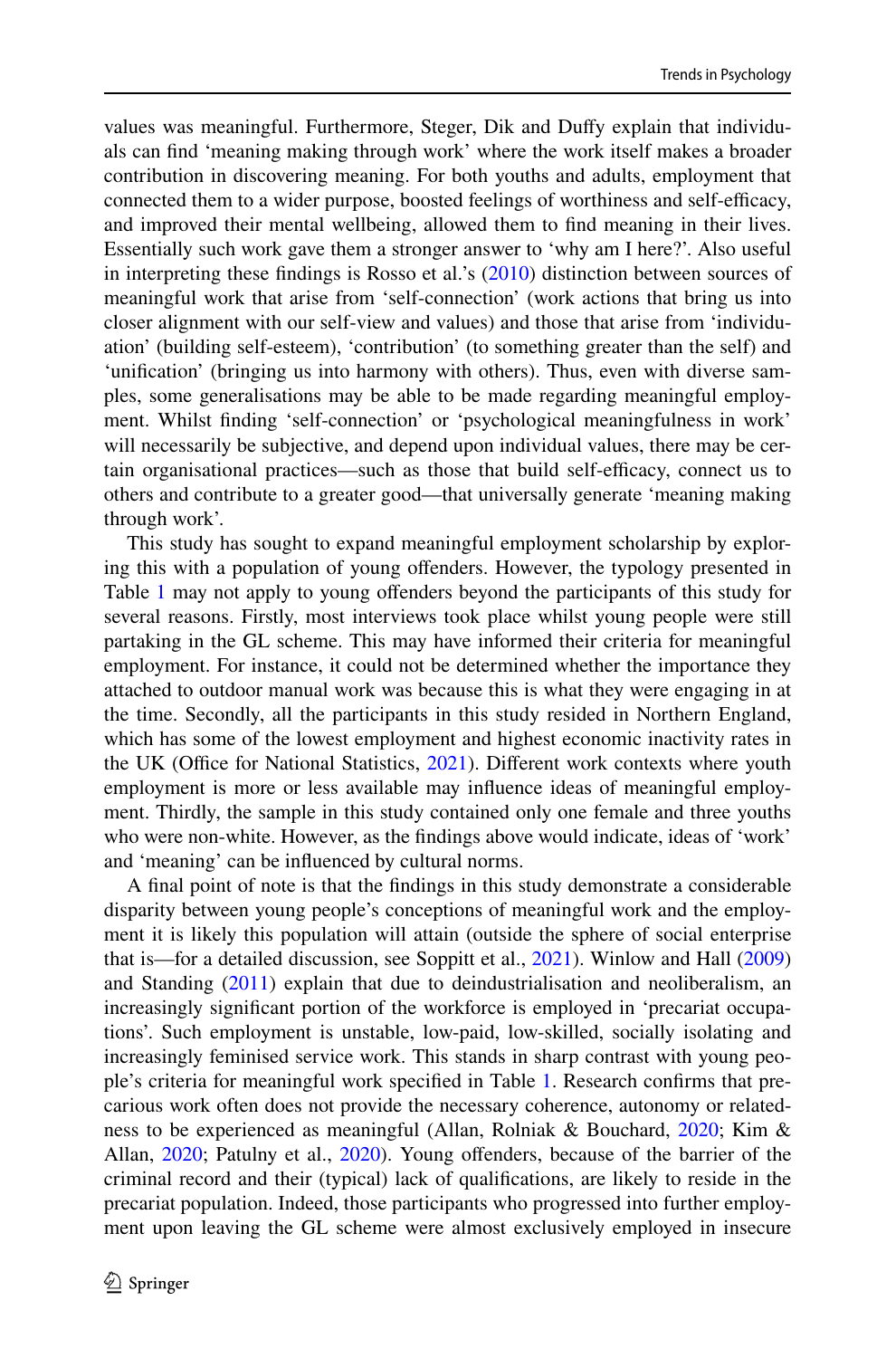precariat work. Future research could explore how conceptions of meaningful employment are infuenced by employment under such conditions.

## **Conclusion**

Employees who have meaningful work experience greater mental wellbeing and are more productive and engaged; yet depersonalised, mundane and insecure work continues to grow. It is therefore vital that researchers strive for a more comprehensive understanding of 'meaningful employment' and how it is experienced by diferent populations. This article sought to explore conceptions of meaningful employment among young people with a history of criminal ofending. Whilst the criteria for meaningful employment found in this study may not resonate with all young ofenders, by investigating it with these participants, this study has revealed the limitations of current understandings of meaningful work. They may not resonate with groups beyond the adult professionals typically surveyed in this feld. Indeed, exploring conceptions of meaningful employment among young ofenders has highlighted how the individual's self-concept and inherent values can infuence which organisational practices are meaningful. However, it has also demonstrated that there may be some instances where work itself makes a broader contribution in discovering meaning in life, regardless of the individual's prior values. It would be benefcial if future research could expand upon the fndings of this article and search for commonalities in conceptions of meaningful employment among diverse samples, perhaps including other populations that are poorly represented in meaningful employment scholarship. This should allow for a more detailed comprehension of this concept. It is important to understand the subjectivities of the workforce, and how this might infuence perceptions of meaningful employment, but also which organisational practices might be meaningful for all.

**Funding** This work was supported by the award of a Northumbria University PhD Scholarship.

**Data Availability** The datasets generated during the current study are not publicly available due to privacy/ethical restrictions but are available from the corresponding author on reasonable request.

#### **Declarations**

**Ethics Approval** This study was performed in line with the principles of the Declaration of Helsinki. Approval was granted by the Ethics Committee of Northumbria University on 21 March 2017.

**Consent** Informed consent was obtained from all individual participants included in the study.

**Confict of Interest** The author declares no competing interest.

**Open Access** This article is licensed under a Creative Commons Attribution 4.0 International License, which permits use, sharing, adaptation, distribution and reproduction in any medium or format, as long as you give appropriate credit to the original author(s) and the source, provide a link to the Creative Commons licence, and indicate if changes were made. The images or other third party material in this article are included in the article's Creative Commons licence, unless indicated otherwise in a credit line to the material. If material is not included in the article's Creative Commons licence and your intended use is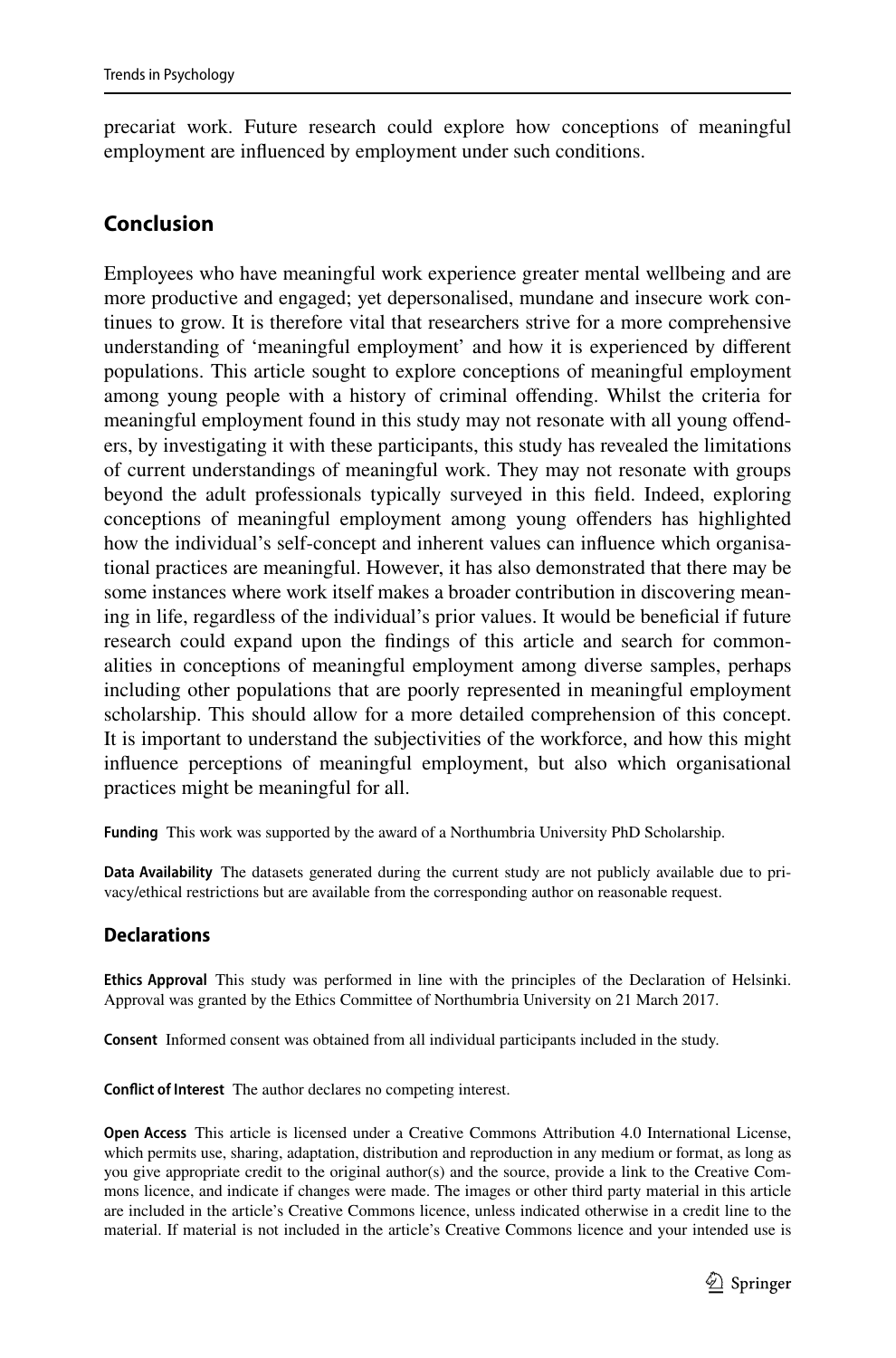not permitted by statutory regulation or exceeds the permitted use, you will need to obtain permission directly from the copyright holder. To view a copy of this licence, visit [http://creativecommons.org/licen](http://creativecommons.org/licenses/by/4.0/) [ses/by/4.0/](http://creativecommons.org/licenses/by/4.0/).

## **References**

- <span id="page-21-3"></span>Allan, B., Autin, K. L., & Dufy, R. D. (2016). Self-determination and meaningful work: Exploring socioeconomic constraints. *Frontiers in Psychology, 7*(71), 1–9.
- <span id="page-21-2"></span>Allan, B. A., Dufy, R. D., & Collisson, B. (2018). Helping others increases meaningful work: Evidence from three experiments. *Journal of Counselling Psychology, 65*(2), 155–165.
- <span id="page-21-23"></span>Allan, B. A., Rolniak, J. R., & Bouchard, L. (2020). Underemployment and well-being: Exploring the dark side of meaningful work. *Journal of Career Development, 47*(1), 111–125.
- <span id="page-21-7"></span>Ashforth, B. E., & Kreiner, G. E. (1999). 'How can you do it?' Dirty work and the challenge of constructing a positive identity. *Academy of Management Review, 24*, 413–434.
- <span id="page-21-18"></span>Atchley, R., Strayer, D., & Atchley, P. (2012). *Creativity in the Wild: Improving Creative Reasoning through Immersion in Natural Settings.* [http://journals.plos.org/plosone/article?id=10.1371/journal.](http://journals.plos.org/plosone/article?id=10.1371/journal.pone.0051474) [pone.0051474](http://journals.plos.org/plosone/article?id=10.1371/journal.pone.0051474)
- <span id="page-21-14"></span>Ayers, D. F., Miller-Dyce, C., & Carlone, D. (2008). Security, dignity, caring relationships and meaningful work. *Community College Review, 35*(4), 257–275.
- <span id="page-21-1"></span>Bailey, C., & Madden, A. (2015). Time reclaimed: temporality and the experience of meaningful work. *Work, employment and society*, 1–16.
- <span id="page-21-15"></span>Baumeister, R. F. (1991). *Meanings of Life*. Guilford Press.
- <span id="page-21-19"></span>Beadle, R. (2016). Virtue and the case for meaningful work. In A. G. Sison, G. R. Beabout, & I. Ferrero (Eds.), *Handbook of Virtue Ethics in Business and Management* (pp. 1–9). Springer.
- <span id="page-21-8"></span>Bechky, B. A. (2003). Sharing meaning across occupational communities: The transformation of understanding on a production foor. *Organisation Science, 14*(3), 312–330.
- <span id="page-21-4"></span>Bowie, N. E. (1998). A Kantian theory of meaningful work. *Journal of Business Ethics, 17*, 1083–1092.
- <span id="page-21-12"></span>Braun, V., & Clarke, V. (2006). Using thematic analysis in psychology. *Qualitative Research in Psychology, 3*(2), 77–101.
- <span id="page-21-16"></span>Bunderson, J. S., & Thompson, J. A. (2009). The call of the wild: Zookeepers, callings, and the doubleedged sword of deeply meaningful work. *Administrative Science Quarterly, 54*, 32–57.
- <span id="page-21-11"></span>Caelli, K., Ray, L., & Mill, J. (2003). Clear as mud: Toward greater clarity in generic qualitative research. *International Journal of Qualitative Methods, 2*(2), 1–13.
- <span id="page-21-5"></span>Carter, E. W., & Lunsford, L. B. (2005). Meaningful work: Improving employment outcomes for transition-age youth with emotional and behavioural disorders. *Preventing School Failure: Alternative Education for Children and Youth, 49*(2), 63–69.
- <span id="page-21-13"></span>Caulfeld, L., & Hill, J. (2014). *Criminological research for beginners: A student's guide*. Routledge.
- <span id="page-21-0"></span>Christian, M. S., Garza, A. S., & Slaughter, J. E. (2011). Work engagement: A quantitative review and test of its relations with task and contextual performance. *Personnel Psychology, 64*, 89–136.
- <span id="page-21-20"></span>Cochran, L. (1997). *Career counselling: a narrative approach*. Sage Publications.
- <span id="page-21-17"></span>Connell, R. (1995). *Masculinities*. Polity Press.
- <span id="page-21-21"></span>Côté, J. E. (2016). *The Identity Capital Model: A handbook of theory, methods, and fndings*. Unpublished Manuscript, Department of Sociology, The University of Western Ontario, London, ON, Canada. Retrieved from [https://ir.lib.uwo.ca/cgi/viewcontent.cgi?article=1038&context=sociologyp](https://ir.lib.uwo.ca/cgi/viewcontent.cgi?article=1038&context=sociologypub) [ub](https://ir.lib.uwo.ca/cgi/viewcontent.cgi?article=1038&context=sociologypub)
- <span id="page-21-6"></span>Deci, E. L., Connell, J. P., & Ryan, R. M. (1989). Self-determination in a work organization. *Journal of Applied Psychology, 74*, 580–590
- <span id="page-21-10"></span>Department for Education (2021b). *Permanent and Fixed Period Exclusions in England. Academic Year 2018/19.* [https://explore-education-statistics.service.gov.uk/fnd-statistics/permanent-and-fxed](https://explore-education-statistics.service.gov.uk/find-statistics/permanent-and-fixed-period-exclusions-in-england)[period-exclusions-in-england](https://explore-education-statistics.service.gov.uk/find-statistics/permanent-and-fixed-period-exclusions-in-england)
- <span id="page-21-9"></span>Department for Education (2021a). *Children looked after in England including adoptions. Reporting year 2020.* [https://explore-education-statistics.service.gov.uk/fnd-statistics/children-looked-after-in](https://explore-education-statistics.service.gov.uk/find-statistics/children-looked-after-in-england-including-adoptions/2020)[england-including-adoptions/2020](https://explore-education-statistics.service.gov.uk/find-statistics/children-looked-after-in-england-including-adoptions/2020)
- <span id="page-21-22"></span>Dermott, E., & Main, G. (2018). *Poverty and Social Exclusion in the UK: Vol.1: Volume 1 - The nature and extent of the problem*. Policy Press.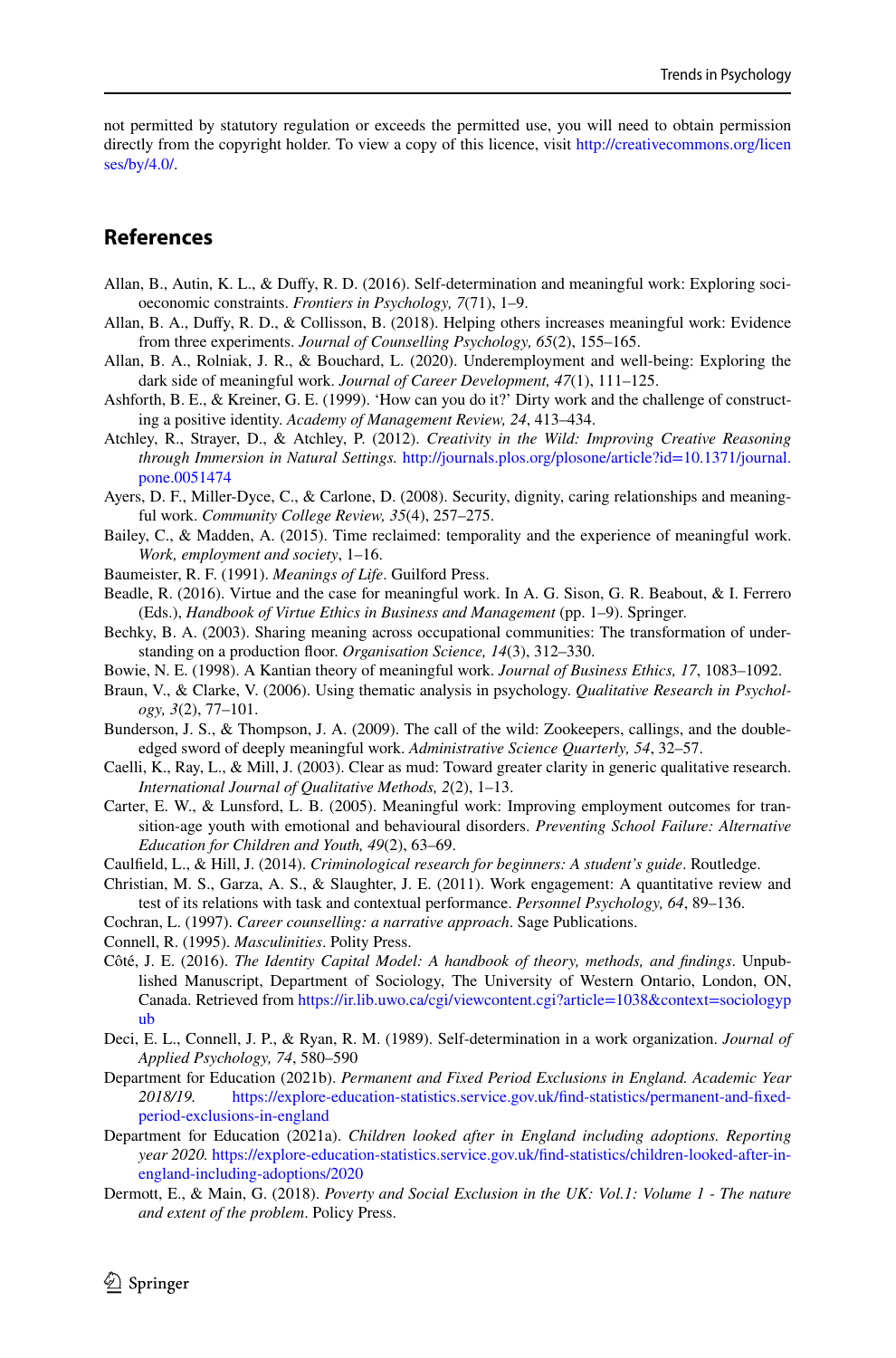- <span id="page-22-19"></span>Dik, B. J., Dufy, R. D., & Eldridge, B. M. (2009). Calling and vocation in career counseling: Recommendations for promoting meaningful work. *Professional Psychology: Research and Practice, 40*, 625–632.<https://doi.org/10.1037/a0015547>
- <span id="page-22-20"></span>Dik, B. J., Dufy, R. D., Allan, B. A., O'Donnell, M. B., Shim, Y., & Steger, M. F. (2015). Purpose and meaning in career development applications. *The Counseling Psychologist, 43*, 558–585. [https://doi.](https://doi.org/10.1177/0011000014546872) [org/10.1177/0011000014546872](https://doi.org/10.1177/0011000014546872)
- <span id="page-22-23"></span>Dingfelder, S. F. (2011). Our stories, ourselves. *Monitor on Psychology, 42*(1), 34–47.
- <span id="page-22-18"></span>Esteban, A., Harrison, L., & Murphy, M. (2012). *Natural Solutions: Nature's role in delivering wellbeing and key policy goals – opportunities for the third sector.* [http://dnwssx4l7gl7s.cloudfront.net/](http://dnwssx4l7gl7s.cloudfront.net/nefoundation/default/page/-/publications/Natural_solutions_webReady.pdf) [nefoundation/default/page/-/publications/Natural\\_solutions\\_webReady.pdf](http://dnwssx4l7gl7s.cloudfront.net/nefoundation/default/page/-/publications/Natural_solutions_webReady.pdf)
- <span id="page-22-1"></span>Frankl, V. (1992). *Man's search for meaning: An introduction to logotherapy*. Beacon.
- <span id="page-22-8"></span>Fried, Y., & Ferris, G. R. (1987). The validity of the job characteristics model: A review and meta-analysis. *Personnel Psychology, 40*, 287–322.
- <span id="page-22-13"></span>Gallagher, M. (2008). Power is not an evil: Rethinking power in participatory methods. *Children's Geographies, 6*(2), 137–150.
- <span id="page-22-17"></span>Ghaill, M. M., & an. (1996). 'What about the boys?': Schooling, class and crisis masculinity. *The Sociological Review, 44*(3), 381–397.
- <span id="page-22-14"></span>Gibson, W., & Brown, A. (2009). *Working with Qualitative Data*. SAGE.
- <span id="page-22-24"></span>Gini, A. R. (2000). *My job, my self: Work and the creation of the modern individual*. Routledge.
- <span id="page-22-5"></span>Grant, A. M. (2008). The significance of task significance: Job performance effects, relational mechanisms, and boundary conditions. *Journal of Applied Psychology, 93*, 108–124.
- <span id="page-22-6"></span>Grant, A. M., & Hofmann, D. A. (2011a). It's not all about me: Motivating hospital handwashing by focusing on patients. *Psychological Science, 22*, 1494–1499.
- <span id="page-22-7"></span>Grant, A. M., & Hofmann, D. A. (2011b). Outsourcing inspiration: The performance efects of ideological messages from leaders and benefciaries. *Organizational Behavior and Human Decision Processes, 116*, 173–187.
- <span id="page-22-4"></span>Grant, A. M., Campbell, E. M., Chen, G., Cottone, K., Lapedis, D., & Lee, K. (2007). Impact and the art of motivation maintenance: The efects of contact with benefciaries on persistence behavior. *Organizational Behavior and Human Decision Processes, 103*, 53–67.
- <span id="page-22-11"></span>Grant, A. M., Dutton, J. E., & Rosso, B. D. (2008). Giving commitment: Employee support programs and the prosocial sensemaking process. *Academy of Management Journal, 51*, 898–918.
- <span id="page-22-25"></span>Harding, N. (2019). Identity and meaningful/meaningless work. In R. Yeoman, C. Bailey, A. Madden, & M. Thompson (Eds.), *The Oxford Handbook of Meaningful Work* (pp. 133–147). Oxford University Press.
- <span id="page-22-9"></span>Hicks, J. A., & King, L. A. (2008). Religious commitment and positive mood as information about meaning in life. *Journal of Research in Personality, 42*, 43–57.
- <span id="page-22-10"></span>Hicks, J. A., Schlegel, R. J., & King, L. A. (2010). Social threats, happiness, and the dynamics of meaning in life judgments. *Personality and Social Psychology Bulletin, 36*, 1305–1317.
- <span id="page-22-12"></span>Hirschi, A. (2012). Callings and work engagement: Moderated mediation model of work meaningfulness, occupational identity, and occupational self-efficacy. *Journal of Counseling Psychology,* 59(3), 479–485.
- <span id="page-22-2"></span>Humphrey, S. E., Nahrgang, J. D., & Morgeson, F. P. (2007). Integrating motivational, social, and contextual work design features: A meta-analytic summary and theoretical extension of the work design literature. *Journal of Applied Psychology, 92*, 1332–1356.
- <span id="page-22-15"></span>Johnson, M. (2002). Social origins, adolescent experiences, and work value trajectories during the transition to adulthood. *Social Forces, 80*(4), 1307–1341.
- <span id="page-22-26"></span>Kim, T., & Allan, B. A. (2020). Underemployment and meaningful work: The role of psychological needs. *Journal of Career Assessment, 28*(1), 76–90.
- <span id="page-22-0"></span>King, L. A., Heintzelman, S. J., & Ward, S. J. (2016). Beyond the search for meaning: A contemporary science of the experience of meaning in life. *Current Directions in Psychological Science, 25*(4), 211–216.
- <span id="page-22-21"></span>Lease, S. H., Ingram, C. L., & Brown, E. L. (2019). Stress and health outcomes: Do meaningful work and physical activity help? *Journal of Career Development, 46*(3), 251–264.
- <span id="page-22-3"></span>Lips-Wiersma, M., & Morris, L. (2009). Discriminating between 'meaningful work' and the 'management of meaning.' *Journal of Business Ethics, 88*, 491–511.
- <span id="page-22-22"></span>Lysova, E. I., Allan, B. A., Dik, B. J., Dufy, R. D., & Steger, M. F. (2019). Fostering meaningful work in organizations: A multilevel review and integration. *Journal of Vocational Behavior, 110*(Part B), 374– 389.<https://doi.org/10.1016/j.jvb.2018.07.004>
- <span id="page-22-16"></span>MacDonald, R., & Shildrick, T. (2007). Street corner society: Leisure careers, youth (sub)culture and social exclusion. *Leisure Studies, 26*(3), 339–355.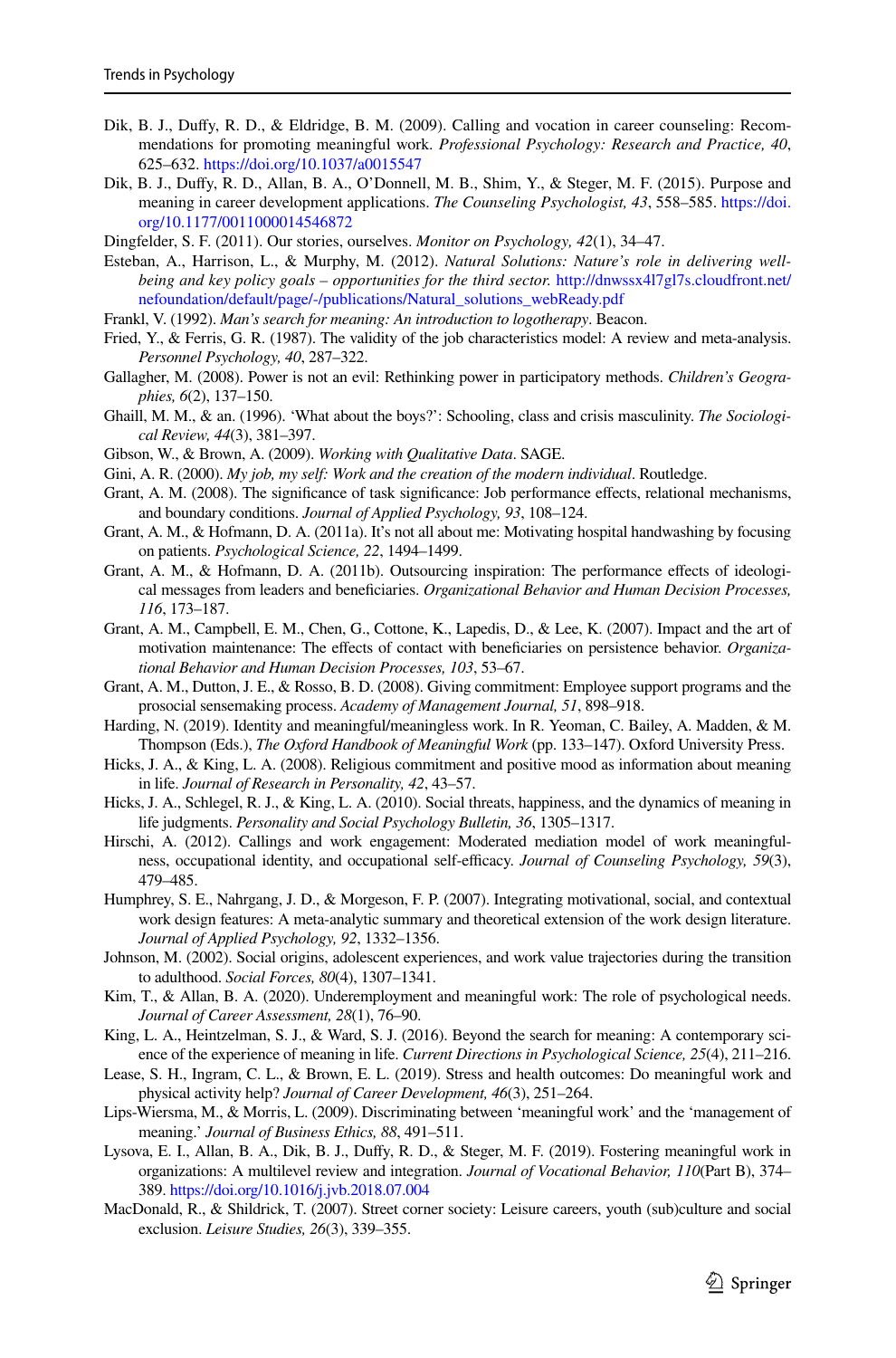- <span id="page-23-16"></span>Massoglia, M., & Uggen, C. (2010). Settling down and aging out: Toward an interactionist theory of desistance and the transition to adulthood. *American Journal of Sociology, 116*, 543–582.
- <span id="page-23-10"></span>May, D. R., Gilson, R. L., & Harter, L. M. (2004). The psychological conditions of meaningfulness, safety and availability and the engagement of the human spirit at work. *Journal of Occupational and Organizational Psychology, 77*, 11–37.
- <span id="page-23-17"></span>McDowell, L. (2003). Masculine identities and low-paid work: Young men in urban labour markets. *International Journal of Urban and Regional Research, 27*(4), 828–848.
- <span id="page-23-12"></span>Ministry of Justice (2021). Youth Justice Statistics 2019/20 England and Wales. [https://assets.publishing.](https://assets.publishing.service.gov.uk/government/uploads/system/uploads/attachment_data/file/956621/youth-justice-statistics-2019-2020.pdf) service.gov.uk/government/uploads/system/uploads/attachment\_data/file/956621/youth-justice-stati [stics-2019-2020.pdf](https://assets.publishing.service.gov.uk/government/uploads/system/uploads/attachment_data/file/956621/youth-justice-statistics-2019-2020.pdf)
- <span id="page-23-15"></span>Moffit, T. E. (1993). Adolescence-limited and life-course-persistent antisocial behaviour: A developmental taxonomy. *Psychological Review, 100*(4), 672–701.
- <span id="page-23-21"></span>Negru-Subtirica, O., Pop, E. I., Luyckx, K., Dezutter, J., & Steger, M. F. (2016). The meaningful identity: A longitudinal look at the interplay between identity and meaning in life in adolescence. *Developmental Psychology, 52*(11), 1926–1936.
- <span id="page-23-3"></span>Nikolova, M., & Cnossen, F. (2020). What makes work meaningful and why economists should care about it. *Labour economics, 65*, 101847.
- <span id="page-23-14"></span>Nowell, L., Norris, J., White, D., & Moules, N. (2017). Thematic analysis: Striving to meet the trustworthiness criteria. *International Journal of Qualitative Methods, 16*(1), 1–13.
- <span id="page-23-23"></span>Office for National Statistics (2021). *Labour market in the regions of the UK*. [https://www.ons.gov.uk/emplo](https://www.ons.gov.uk/employmentandlabourmarket/peopleinwork/employmentandemployeetypes/bulletins/regionallabourmarket/january2021) [ymentandlabourmarket/peopleinwork/employmentandemployeetypes/bulletins/regionallabourmarket/](https://www.ons.gov.uk/employmentandlabourmarket/peopleinwork/employmentandemployeetypes/bulletins/regionallabourmarket/january2021) [january2021](https://www.ons.gov.uk/employmentandlabourmarket/peopleinwork/employmentandemployeetypes/bulletins/regionallabourmarket/january2021)
- <span id="page-23-20"></span>Oswald. (2021). The impact of employment upon young ofenders' identities. *Howard Journal of Crime and Justice*. In press
- <span id="page-23-7"></span>Park, Y., & Choi, W. (2016). The effects of formal learning and informal learning on job performance: The mediating role of the value of learning at work. *Asia Pacifc Education Review, 17*(2), 279–287.
- <span id="page-23-26"></span>Patulny, R., Mills, K. A., Olson, R. E., Bellocchi, A., & McKenzie, J. (2020). The emotional trade-of between meaningful and precarious work in new economies. *Journal of Sociology, 56*(3), 333–355.
- <span id="page-23-0"></span>Pratt, M. G., & Ashforth, B. E. (2003). Fostering meaningfulness in working and in work. In K. S. Cameron, J. E. Dutton, & R. E. Quinn (Eds.), *Positive organizational scholarship: Foundations of a new discipline* (pp. 309–327). Barrett-Koehler.
- <span id="page-23-5"></span>Rosso, B. D., Dekas, K. H., & Wrzesniewski, A. (2010). On the meaning of work: A theoretical integration and review. *Research in Organisational Behaviour, 30*, 91–127.
- <span id="page-23-1"></span>Routledge, C., Arndt, J., Wildschut, T., Sedikides, C., Hart, C. M., Juhl, J., et al. (2011). The past makes the present meaningful: Nostalgia as an existential resource. *Journal of Personality and Social Psychology, 101*, 638–652.
- <span id="page-23-8"></span>Ryan, R. M., & Deci, E. L. (2000). Self-determination theory and the facilitation of intrinsic motivation, social development, and well-being. *American Psychologist, 55*(1), 68–78.
- <span id="page-23-9"></span>Ryan, R. M., & Deci, E. L. (2017). *Self-determination theory. Basic psychological needs in motivation, development, and wellness*. Guildford Press.
- <span id="page-23-2"></span>Ryf, C. D., & Singer, B. (1998). The role of purpose in life and personal growth in positive human health. In P. P. Wong & P. S. Fry (Eds.), *The human quest for meaning: A handbook of psychological research and clinical applications* (pp. 213–235). Erlbaum Publishers.
- <span id="page-23-11"></span>Silvia, P.J. (2006). *Exploring the Psychology of Interest*. [http://www.oxfordscholarship.com/view/0.1093/](http://www.oxfordscholarship.com/view/0.1093/acprof:oso/9780195158557.001.0001/acprof-9780195158557) [acprof:oso/9780195158557.001.0001/acprof-9780195158557](http://www.oxfordscholarship.com/view/0.1093/acprof:oso/9780195158557.001.0001/acprof-9780195158557)
- <span id="page-23-4"></span>Singer, P. (1995). *How are we to Live?* Prometheus Books.
- <span id="page-23-18"></span>Slutskaya, N., Simpson, R., Hughes, J., Simpson, A., & Uygur, S. (2016). Masculinity and class in the context of dirty work. *Gender, Work and Organization, 23*(2), 165–182.
- <span id="page-23-24"></span>Soppitt, S., Oswald, R.J., & Walker, S. (2021). Social enterprise and the sub-precariat. *Social Enterprise Journal.* In press.
- <span id="page-23-19"></span>Sproule, J., Martindale, R., Wang, J., Allison, P., Nash, C., & Gray, S. (2013). Investigating the experience of outdoor and adventurous project work in an educational setting using a self-determination framework. *European Physical Education Review, 19*(3), 315–328.
- <span id="page-23-25"></span>Standing, G. (2011). *The precariat: the new dangerous class*. New York: Bloomsbury.
- <span id="page-23-22"></span>Steger, M. F., & Wong, P. T. P. (2012). *The human quest for meaning*. Routledge.
- <span id="page-23-6"></span>Steger, M. F., Dik, B. J., & Duffy, R. D. (2012). Measuring meaningful work: The work and meaning inventory. *Journal of Career Assessment, 20*(3), 322–337.
- <span id="page-23-13"></span>Swain, N. (2016). *Oral language skills in young ofenders* [Unpublished presentation]. Newcastle University